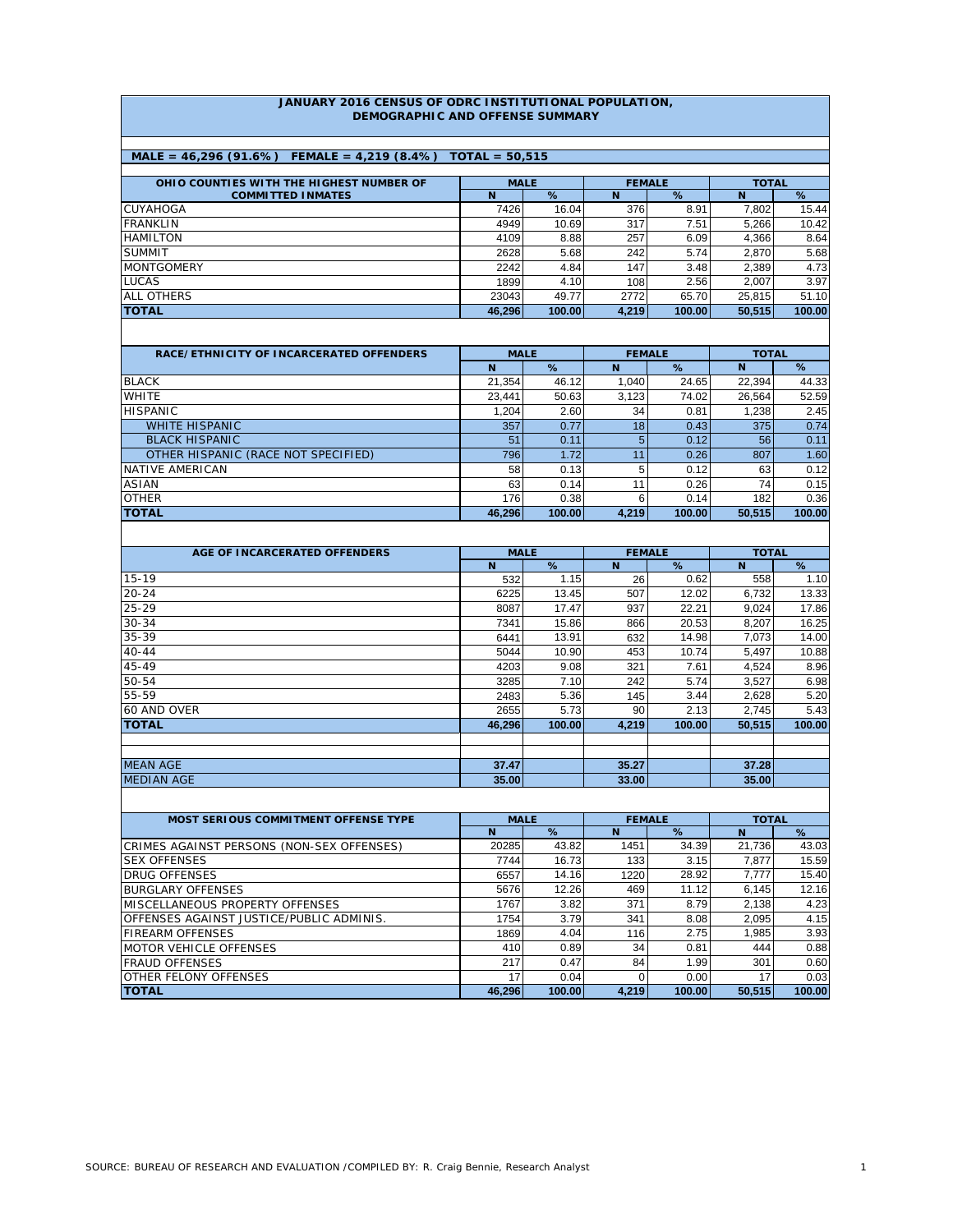|                  |      |       |                |      |                         |       |              |      | INCARCERATED OFFENDER'S COUNTY OF COMMITMENT BY GENDER AND RACE - JANUARY 2016 |        |                   |          |
|------------------|------|-------|----------------|------|-------------------------|-------|--------------|------|--------------------------------------------------------------------------------|--------|-------------------|----------|
| OHIO COUNTY      | MALE |       | <b>FEMALE</b>  |      | <b>BLACK</b>            |       | <b>WHITE</b> |      |                                                                                | OTHER* | COUNTY            | PERCENT  |
|                  | N    | $\%$  | N              | %    | N                       | $\%$  | N            | $\%$ | N                                                                              | %      | <b>TOTAL</b>      | OF TOTAL |
| <b>ADAMS</b>     | 168  | 0.33  | 38             | 0.08 | $\overline{7}$          | 0.01  | 199          | 0.39 | $\mathbf 0$                                                                    | 0.00   | 206               | 0.41     |
| <b>ALLEN</b>     | 488  | 0.97  | 45             | 0.09 | 275                     | 0.54  | 247          | 0.49 | 11                                                                             | 0.02   | 533               | 1.06     |
| <b>ASHLAND</b>   | 188  | 0.37  | 16             | 0.03 | 24                      | 0.05  | 176          | 0.35 | $\overline{4}$                                                                 | 0.01   | 204               | 0.40     |
| <b>ASHTABULA</b> | 381  | 0.75  | 50             | 0.10 | 95                      | 0.19  | 320          | 0.63 | 16                                                                             | 0.03   | 431               | 0.85     |
| <b>ATHENS</b>    | 265  | 0.52  | 38             | 0.08 | 22                      | 0.04  | 277          | 0.55 | $\overline{4}$                                                                 | 0.01   | 303               | 0.60     |
| <b>AUGLAIZE</b>  | 143  | 0.28  | 20             | 0.04 | 19                      | 0.04  | 142          | 0.28 | $\overline{2}$                                                                 | 0.00   | 163               | 0.32     |
| <b>BELMONT</b>   | 212  | 0.42  | 19             | 0.04 | 36                      | 0.07  | 193          | 0.38 | $\overline{c}$                                                                 | 0.00   | 231               | 0.46     |
| <b>BROWN</b>     | 244  | 0.48  | 52             | 0.10 | 13                      | 0.03  | 281          | 0.56 | $\overline{2}$                                                                 | 0.00   | 296               | 0.59     |
| <b>BUTLER</b>    | 1294 | 2.56  | 126            | 0.25 | 438                     | 0.87  | 926          | 1.83 | 56                                                                             | 0.11   | 1,420             | 2.81     |
| CARROLL          | 44   | 0.09  | 3              | 0.01 | 0                       | 0.00  | 47           | 0.09 | $\mathbf 0$                                                                    | 0.00   | 47                | 0.09     |
| CHAMPAIGN        | 186  | 0.37  | 29             | 0.06 | 21                      | 0.04  | 193          | 0.38 | $\mathbf{1}$                                                                   | 0.00   | 215               | 0.43     |
| <b>CLARK</b>     | 791  | 1.57  | 53             | 0.10 | 334                     | 0.66  | 497          | 0.98 | 13                                                                             | 0.03   | 844               | 1.67     |
| <b>CLERMONT</b>  | 697  | 1.38  | 100            | 0.20 | 52                      | 0.10  | 731          | 1.45 | 14                                                                             | 0.03   | 797               | 1.58     |
| <b>CLINTON</b>   | 167  | 0.33  | 30             | 0.06 | 23                      | 0.05  | 171          | 0.34 | 3                                                                              | 0.01   | 197               | 0.39     |
| COLUMBIANA       | 214  | 0.42  | 26             | 0.05 | 33                      | 0.07  | 205          | 0.41 | $\overline{2}$                                                                 | 0.00   | 240               | 0.48     |
| COSHOCTON        | 135  | 0.27  | 18             | 0.04 | 10                      | 0.02  | 143          | 0.28 | $\mathbf 0$                                                                    | 0.00   | 153               | 0.30     |
| CRAWFORD         | 214  | 0.42  | 52             | 0.10 | 17                      | 0.03  | 247          | 0.49 | $\overline{2}$                                                                 | 0.00   | 266               | 0.53     |
| CUYAHOGA         | 7426 | 14.70 | 376            | 0.74 | 5657                    | 11.20 | 1739         | 3.44 | 406                                                                            | 0.80   | 7,802             | 15.44    |
| <b>DARKE</b>     | 89   | 0.18  | 10             | 0.02 | $\overline{7}$          | 0.01  | 90           | 0.18 | $\overline{2}$                                                                 | 0.00   | 99                | 0.20     |
| <b>DEFIANCE</b>  | 222  | 0.44  | 45             | 0.09 | 27                      | 0.05  | 218          | 0.43 | 22                                                                             | 0.04   | 267               | 0.53     |
| DELAWARE         | 294  | 0.58  | 31             | 0.06 | 79                      | 0.16  | 233          | 0.46 | 13                                                                             | 0.03   | 325               | 0.64     |
| <b>ERIE</b>      | 388  | 0.77  | 36             | 0.07 | 198                     | 0.39  | 215          | 0.43 | 11                                                                             | 0.02   | 424               | 0.84     |
| <b>FAIRFIELD</b> | 326  | 0.65  | 46             | 0.09 | 58                      | 0.11  | 313          | 0.62 | $\mathbf{1}$                                                                   | 0.00   | 372               | 0.74     |
| <b>FAYETTE</b>   | 192  | 0.38  | 29             | 0.06 | 43                      | 0.09  | 178          | 0.35 | $\mathbf 0$                                                                    | 0.00   | 221               | 0.44     |
| <b>FRANKLIN</b>  | 4949 | 9.80  | 317            | 0.63 | 3130                    | 6.20  | 1944         | 3.85 | 192                                                                            | 0.38   | 5,266             | 10.42    |
| <b>FULTON</b>    | 70   | 0.14  | 6              | 0.01 | $\overline{\mathbf{4}}$ | 0.01  | 61           | 0.12 | 11                                                                             | 0.02   | 76                | 0.15     |
| <b>GALLIA</b>    | 138  | 0.27  | 33             | 0.07 | 24                      | 0.05  | 146          | 0.29 | 1                                                                              | 0.00   | 171               | 0.34     |
| <b>GEAUGA</b>    | 100  | 0.20  | 12             | 0.02 | 16                      | 0.03  | 95           | 0.19 | $\mathbf{1}$                                                                   | 0.00   | 112               | 0.22     |
| <b>GREENE</b>    | 478  | 0.95  | 50             | 0.10 | 167                     | 0.33  | 335          | 0.66 | 26                                                                             | 0.05   | 528               | 1.05     |
| GUERNSEY         | 204  | 0.40  | 16             | 0.03 | 36                      | 0.07  | 182          | 0.36 | $\overline{2}$                                                                 | 0.00   | 220               | 0.44     |
| <b>HAMILTON</b>  | 4109 | 8.13  | 257            | 0.51 | 3201                    | 6.34  | 1087         | 2.15 | 78                                                                             | 0.15   | 4,366             | 8.64     |
| <b>HANCOCK</b>   | 222  | 0.44  | 20             | 0.04 | 64                      | 0.13  | 162          | 0.32 | 16                                                                             | 0.03   | 242               | 0.48     |
| <b>HARDIN</b>    | 161  | 0.32  | 26             | 0.05 | 9                       | 0.02  | 176          | 0.35 | $\overline{2}$                                                                 | 0.00   | 187               | 0.37     |
| <b>HARRISON</b>  | 46   | 0.09  | $\overline{4}$ | 0.01 | 5                       | 0.01  | 45           | 0.09 | $\overline{0}$                                                                 | 0.00   | 50                | 0.10     |
| <b>HENRY</b>     | 88   | 0.17  | 5              | 0.01 | 5                       | 0.01  | 77           | 0.15 | 11                                                                             | 0.02   | 93                | 0.18     |
| <b>HIGHLAND</b>  | 250  | 0.49  | 39             | 0.08 | 12                      | 0.02  | 277          | 0.55 | $\mathbf 0$                                                                    | 0.00   | 289               | 0.57     |
| <b>HOCKING</b>   | 125  | 0.25  | 21             | 0.04 | 9                       | 0.02  | 137          | 0.27 | $\overline{0}$                                                                 | 0.00   | 146               | 0.29     |
| <b>HOLMES</b>    | 63   | 0.12  | 5              | 0.01 | $\overline{c}$          | 0.00  | 65           | 0.13 | $\mathbf{1}$                                                                   | 0.00   | 68                | 0.13     |
| <b>HURON</b>     | 171  | 0.34  | 22             | 0.04 | 9                       | 0.02  | 175          | 0.35 | 9                                                                              | 0.02   | 193               | 0.38     |
| <b>JACKSON</b>   | 125  | 0.25  | 30             | 0.06 | 5                       | 0.01  | 149          | 0.29 | $\mathbf{1}$                                                                   | 0.00   | 155               | 0.31     |
| <b>JEFFERSON</b> | 233  | 0.46  | 20             | 0.04 | 117                     | 0.23  | 134          | 0.27 | $\overline{c}$                                                                 | 0.00   | 253               | 0.50     |
| <b>KNOX</b>      | 131  | 0.26  | 13             | 0.03 | 8                       | 0.02  | 135          | 0.27 | 1                                                                              | 0.00   | 144               | 0.29     |
| LAKE             | 634  | 1.26  | 76             | 0.15 | 238                     | 0.47  | 453          | 0.90 | 19                                                                             | 0.04   | 710               | 1.41     |
| <b>LAWRENCE</b>  | 327  | 0.65  | 72             | 0.14 | 50                      | 0.10  | 347          | 0.69 | $\mathbf 2$                                                                    | 0.00   | 399               | 0.79     |
| <b>LICKING</b>   | 716  | 1.42  | 70             | 0.14 | 114                     | 0.23  | 665          | 1.32 | $\overline{7}$                                                                 | 0.01   | 786               | 1.56     |
| LOGAN            | 149  | 0.29  | 15             | 0.03 | 25                      | 0.05  | 135          | 0.27 | $\overline{4}$                                                                 | 0.01   | 164               | 0.32     |
| LORAIN           | 846  | 1.67  | 37             | 0.07 | 397                     | 0.79  | 366          | 0.72 | 120                                                                            | 0.24   | 883               | 1.75     |
| <b>LUCAS</b>     | 1899 | 3.76  | 108            | 0.21 | 1143                    | 2.26  | 754          | 1.49 | 110                                                                            | 0.22   | 2,007             | 3.97     |
| <b>MADISON</b>   | 111  | 0.22  | 18             | 0.04 | 14                      | 0.03  | 110          | 0.22 | 5                                                                              | 0.01   | 129               | 0.26     |
| <b>MAHONING</b>  | 1048 | 2.07  | 81             | 0.16 | 736                     | 1.46  | 360          | 0.71 | 33                                                                             | 0.07   | 1,129             | 2.23     |
| <b>MARION</b>    | 356  | 0.70  | 37             | 0.07 | 121                     | 0.24  | 262          | 0.52 | 10                                                                             | 0.02   | 393               | 0.78     |
| <b>MEDINA</b>    | 325  | 0.64  | 44             | 0.09 | 48                      | 0.10  | 316          | 0.63 | 5                                                                              | 0.01   | 369               | 0.73     |
| <b>MEIGS</b>     | 119  | 0.24  | 45             | 0.09 | 6                       | 0.01  | 158          | 0.31 | $\mathbf 0$                                                                    | 0.00   | $\frac{164}{164}$ | 0.32     |

# **OHIO DEPARTMENT OF REHABILITATION AND CORRECTION JANUARY 2016 INSTITUTIONAL CENSUS**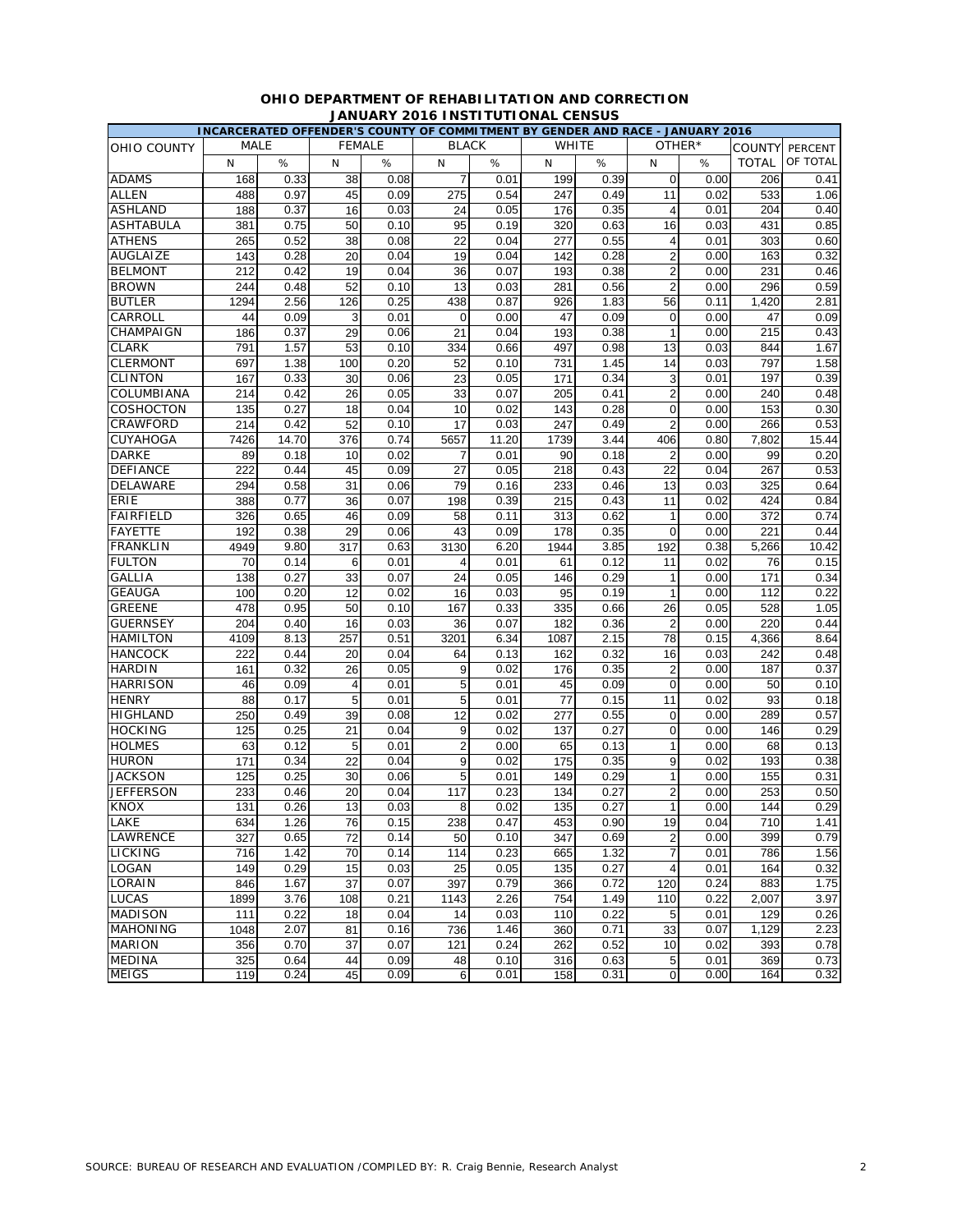|                   | INCARCERATED OFFENDER'S COUNTY OF COMMITMENT BY GENDER AND RACE - JANUARY 2016 |       |                |      |                |             |              |       |                |        |              |                |  |
|-------------------|--------------------------------------------------------------------------------|-------|----------------|------|----------------|-------------|--------------|-------|----------------|--------|--------------|----------------|--|
|                   |                                                                                |       |                |      |                | (continued) |              |       |                |        |              |                |  |
| OHIO COUNTY       | MALE                                                                           |       | <b>FEMALE</b>  |      | <b>BLACK</b>   |             | <b>WHITE</b> |       |                | OTHER* | COUNTY       | <b>PERCENT</b> |  |
|                   | N                                                                              | %     | N              | %    | N              | $\%$        | N            | %     | N              | %      | <b>TOTAL</b> | OF TOTAL       |  |
| <b>MERCER</b>     | 95                                                                             | 0.19  | $\overline{7}$ | 0.01 | 3              | 0.01        | 96           | 0.19  | 3              | 0.01   | 102          | 0.20           |  |
| <b>MIAMI</b>      | 261                                                                            | 0.52  | 28             | 0.06 | 31             | 0.06        | 256          | 0.51  | $\overline{2}$ | 0.00   | 289          | 0.57           |  |
| <b>MONROE</b>     | 44                                                                             | 0.09  | 4              | 0.01 | $\overline{2}$ | 0.00        | 46           | 0.09  | $\overline{0}$ | 0.00   | 48           | 0.10           |  |
| <b>MONTGOMERY</b> | 2242                                                                           | 4.44  | 147            | 0.29 | 1427           | 2.82        | 931          | 1.84  | 31             | 0.06   | 2,389        | 4.73           |  |
| <b>MORGAN</b>     | 47                                                                             | 0.09  | 7              | 0.01 | 4              | 0.01        | 50           | 0.10  | $\Omega$       | 0.00   | 54           | 0.11           |  |
| <b>MORROW</b>     | 61                                                                             | 0.12  | 14             | 0.03 | 1              | 0.00        | 74           | 0.15  | $\Omega$       | 0.00   | 75           | 0.15           |  |
| <b>MUSKINGUM</b>  | 429                                                                            | 0.85  | 46             | 0.09 | 117            | 0.23        | 353          | 0.70  | 5              | 0.01   | 475          | 0.94           |  |
| <b>NOBLE</b>      | 31                                                                             | 0.06  | 4              | 0.01 | 0              | 0.00        | 34           | 0.07  | $\mathbf{1}$   | 0.00   | 35           | 0.07           |  |
| <b>OTTAWA</b>     | 81                                                                             | 0.16  | 5              | 0.01 | 9              | 0.02        | 71           | 0.14  | 6              | 0.01   | 86           | 0.17           |  |
| PAULDING          | 61                                                                             | 0.12  | $\overline{4}$ | 0.01 | 5              | 0.01        | 56           | 0.11  | 4              | 0.01   | 65           | 0.13           |  |
| PERRY             | 106                                                                            | 0.21  | 18             | 0.04 | $\overline{2}$ | 0.00        | 121          | 0.24  | 1              | 0.00   | 124          | 0.25           |  |
| PICKAWAY          | 238                                                                            | 0.47  | 48             | 0.10 | 36             | 0.07        | 249          | 0.49  | $\mathbf{1}$   | 0.00   | 286          | 0.57           |  |
| PIKE              | 68                                                                             | 0.13  | 6              | 0.01 | 4              | 0.01        | 70           | 0.14  | $\overline{0}$ | 0.00   | 74           | 0.15           |  |
| <b>PORTAGE</b>    | 442                                                                            | 0.87  | 45             | 0.09 | 107            | 0.21        | 377          | 0.75  | 3              | 0.01   | 487          | 0.96           |  |
| PREBLE            | 111                                                                            | 0.22  | 17             | 0.03 | 9              | 0.02        | 109          | 0.22  | 10             | 0.02   | 128          | 0.25           |  |
| <b>PUTNAM</b>     | 89                                                                             | 0.18  | 3              | 0.01 | 5              | 0.01        | 78           | 0.15  | 9              | 0.02   | 92           | 0.18           |  |
| <b>RICHLAND</b>   | 753                                                                            | 1.49  | 73             | 0.14 | 314            | 0.62        | 500          | 0.99  | 12             | 0.02   | 826          | 1.64           |  |
| <b>ROSS</b>       | 330                                                                            | 0.65  | 54             | 0.11 | 73             | 0.14        | 308          | 0.61  | 3              | 0.01   | 384          | 0.76           |  |
| <b>SANDUSKY</b>   | 200                                                                            | 0.40  | 25             | 0.05 | 55             | 0.11        | 143          | 0.28  | 27             | 0.05   | 225          | 0.45           |  |
| <b>SCIOTO</b>     | 666                                                                            | 1.32  | 164            | 0.32 | 215            | 0.43        | 611          | 1.21  | $\overline{4}$ | 0.01   | 830          | 1.64           |  |
| <b>SENECA</b>     | 228                                                                            | 0.45  | 29             | 0.06 | 48             | 0.10        | 193          | 0.38  | 16             | 0.03   | 257          | 0.51           |  |
| <b>SHELBY</b>     | 169                                                                            | 0.33  | 28             | 0.06 | 33             | 0.07        | 163          | 0.32  | 1              | 0.00   | 197          | 0.39           |  |
| <b>STARK</b>      | 1529                                                                           | 3.03  | 116            | 0.23 | 738            | 1.46        | 887          | 1.76  | 20             | 0.04   | 1,645        | 3.26           |  |
| <b>SUMMIT</b>     | 2628                                                                           | 5.20  | 242            | 0.48 | 1401           | 2.77        | 1408         | 2.79  | 61             | 0.12   | 2,870        | 5.68           |  |
| <b>TRUMBULL</b>   | 675                                                                            | 1.34  | 70             | 0.14 | 297            | 0.59        | 437          | 0.87  | 11             | 0.02   | 745          | 1.47           |  |
| <b>TUSCARAWAS</b> | 146                                                                            | 0.29  | 18             | 0.04 | 13             | 0.03        | 148          | 0.29  | 3              | 0.01   | 164          | 0.32           |  |
| <b>UNION</b>      | 159                                                                            | 0.31  | 27             | 0.05 | 16             | 0.03        | 169          | 0.33  | $\mathbf{1}$   | 0.00   | 186          | 0.37           |  |
| <b>VAN WERT</b>   | 77                                                                             | 0.15  | 9              | 0.02 | 12             | 0.02        | 72           | 0.14  | $\overline{2}$ | 0.00   | 86           | 0.17           |  |
| <b>VINTON</b>     | 61                                                                             | 0.12  | 8              | 0.02 | 1              | 0.00        | 68           | 0.13  | $\Omega$       | 0.00   | 69           | 0.14           |  |
| <b>WARREN</b>     | 398                                                                            | 0.79  | 51             | 0.10 | 66             | 0.13        | 372          | 0.74  | 11             | 0.02   | 449          | 0.89           |  |
| <b>WASHINGTON</b> | 147                                                                            | 0.29  | 14             | 0.03 | 10             | 0.02        | 148          | 0.29  | 3              | 0.01   | 161          | 0.32           |  |
| <b>WAYNE</b>      | 234                                                                            | 0.46  | 30             | 0.06 | 52             | 0.10        | 203          | 0.40  | 9              | 0.02   | 264          | 0.52           |  |
| <b>WILLIAMS</b>   | 146                                                                            | 0.29  | 11             | 0.02 | 5              | 0.01        | 144          | 0.29  | 8              | 0.02   | 157          | 0.31           |  |
| <b>WOOD</b>       | 296                                                                            | 0.59  | 41             | 0.08 | 73             | 0.14        | 232          | 0.46  | 32             | 0.06   | 337          | 0.67           |  |
| <b>WYANDOT</b>    | 87                                                                             | 0.17  | 19             | 0.04 | $\overline{7}$ | 0.01        | 98           | 0.19  | 1              | 0.00   | 106          | 0.21           |  |
| <b>TOTAL</b>      | 46.296                                                                         | 91.65 | 4,219          | 8.35 | 22.394         | 44.33       | 26.564       | 52.59 | 1,557          | 3.08   | 50.515       | 100.00         |  |

**Figure 1. Counties With Largest Proportion of Inmates**



\* 'OTHER' includes Hispanic, Asian, and Native American.

Note: The percentage for each cell is a portion of the entire inmate population. For example, the 0.33% for the 168 males in prison from Adams county is 0.33% of the total 50,515 population.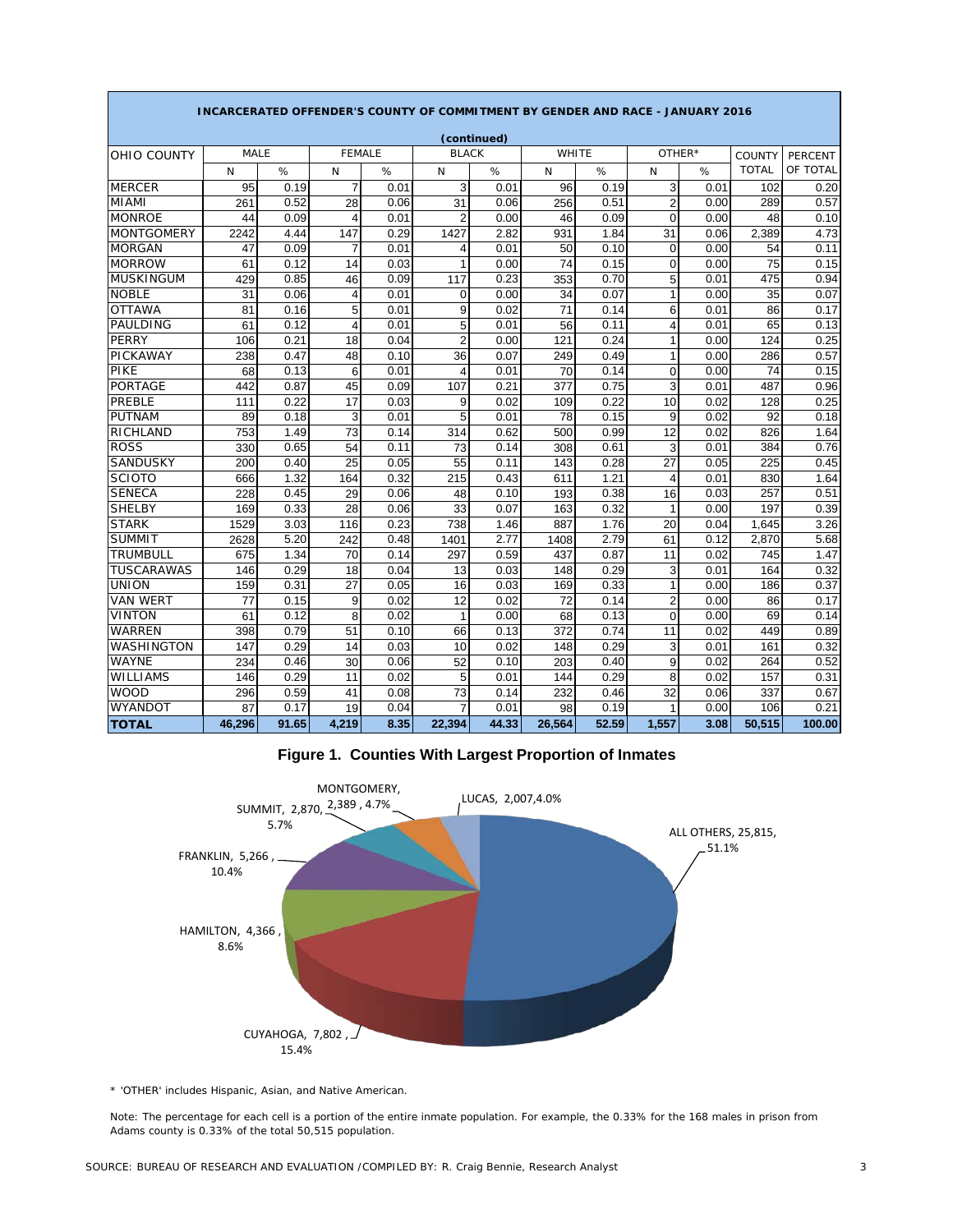| NUMBER OF INCARCERATED OFFENDERS BY RACE/ETHNICITY AND GENDER - JANUARY 2016 |        |             |       |               |              |          |
|------------------------------------------------------------------------------|--------|-------------|-------|---------------|--------------|----------|
| RACE/ETHNICITY                                                               |        | <b>MALE</b> |       | <b>FEMALE</b> | <b>GROUP</b> | PERCENT  |
|                                                                              | N      | % of males  | N     | % of females  | TOTAL        | OF TOTAL |
| <b>BLACK</b>                                                                 | 21.354 | 46.12       | 1.040 | 24.65         | 22,394       | 44.33    |
| <b>WHITE</b>                                                                 | 23.441 | 50.63       | 3.123 | 74.02         | 26.564       | 52.59    |
| <b>HISPANIC</b>                                                              | 1.204  | 2.60        | 34    | 0.81          | 1.238        | 2.45     |
| <b>WHITE HISPANIC</b>                                                        | 357    | 0.77        | 18    | 0.43          | 375          | 0.74     |
| <b>BLACK HISPANIC</b>                                                        | 51     | 0.11        | 5     | 0.12          | 56           | 0.11     |
| OTHER HISPANIC (RACE NOT SPECIFIED)                                          | 796    | 1.72        | 11    | 0.26          | 807          | 1.60     |
| NATIVE AMERICAN                                                              | 58     | 0.13        | 5     | 0.12          | 63           | 0.12     |
| <b>ASIAN</b>                                                                 | 63     | 0.14        | 11    | 0.26          | 74           | 0.15     |
| <b>OTHER</b>                                                                 | 176    | 0.38        | 6     | 0.14          | 182          | 0.36     |
| <b>TOTAL</b>                                                                 | 46.296 | 100.00      | 4,219 | 100.00        | 50.515       | 100.00   |

**Figure 2. Commitment by Race/Ethnicity**



| NUMBER OF INCARCERATED OFFENDERS BY AGE AND GENDER - JANUARY 2016 |        |             |       |               |              |                |
|-------------------------------------------------------------------|--------|-------------|-------|---------------|--------------|----------------|
|                                                                   |        |             |       |               |              |                |
| <b>INMATE AGE</b>                                                 |        | <b>MALE</b> |       | <b>FEMALE</b> | <b>AGE</b>   | <b>PERCENT</b> |
|                                                                   | N      | % of males  | N     | % of females  | <b>TOTAL</b> | OF TOTAL       |
| 16                                                                | 4      | 0.01        | 0     | 0.00          | 4            | 0.01           |
| 17                                                                | 24     | 0.05        | 1     | 0.02          | 25           | 0.05           |
| 18                                                                | 111    | 0.24        | 4     | 0.09          | 115          | 0.23           |
| 19                                                                | 393    | 0.85        | 21    | 0.50          | 414          | 0.82           |
| 20                                                                | 754    | 1.63        | 41    | 0.97          | 795          | 1.57           |
| $21 - 24$                                                         | 5471   | 11.82       | 466   | 11.05         | 5,937        | 11.75          |
| $25 - 29$                                                         | 8087   | 17.47       | 937   | 22.21         | 9.024        | 17.86          |
| $30 - 34$                                                         | 7341   | 15.86       | 866   | 20.53         | 8,207        | 16.25          |
| $35 - 39$                                                         | 6441   | 13.91       | 632   | 14.98         | 7,073        | 14.00          |
| $40 - 44$                                                         | 5044   | 10.90       | 453   | 10.74         | 5,497        | 10.88          |
| $45 - 49$                                                         | 4203   | 9.08        | 321   | 7.61          | 4,524        | 8.96           |
| $50 - 54$                                                         | 3285   | 7.10        | 242   | 5.74          | 3,527        | 6.98           |
| $55 - 59$                                                         | 2483   | 5.36        | 145   | 3.44          | 2.628        | 5.20           |
| $60 - 64$                                                         | 1331   | 2.87        | 51    | 1.21          | 1,382        | 2.74           |
| $65 - 69$                                                         | 783    | 1.69        | 21    | 0.50          | 804          | 1.59           |
| $70 - 74$                                                         | 334    | 0.72        | 12    | 0.28          | 346          | 0.68           |
| $75 - 79$                                                         | 132    | 0.29        | 3     | 0.07          | 135          | 0.27           |
| 80 AND OVER                                                       | 75     | 0.16        | 3     | 0.07          | 78           | 0.15           |
| <b>TOTAL</b>                                                      | 46,296 | 100.00      | 4,219 | 100.00        | 50,515       | 100.00         |
| <b>MEAN</b>                                                       | 37.47  |             | 35.27 |               | 37.28        |                |
| <b>MEDIAN</b>                                                     | 35.00  |             | 33.00 |               | 35.00        |                |
| 50 AND OVER                                                       | 8,423  | 18.19       | 477   | 11.31         | 8,900        | 17.62          |
| 17 AND UNDER                                                      | 28     | 0.06        |       | 0.02          | 29           | 0.06           |
| 18 AND OVER                                                       | 46,268 | 99.94       | 4,218 | 99.98         | 50,486       | 99.94          |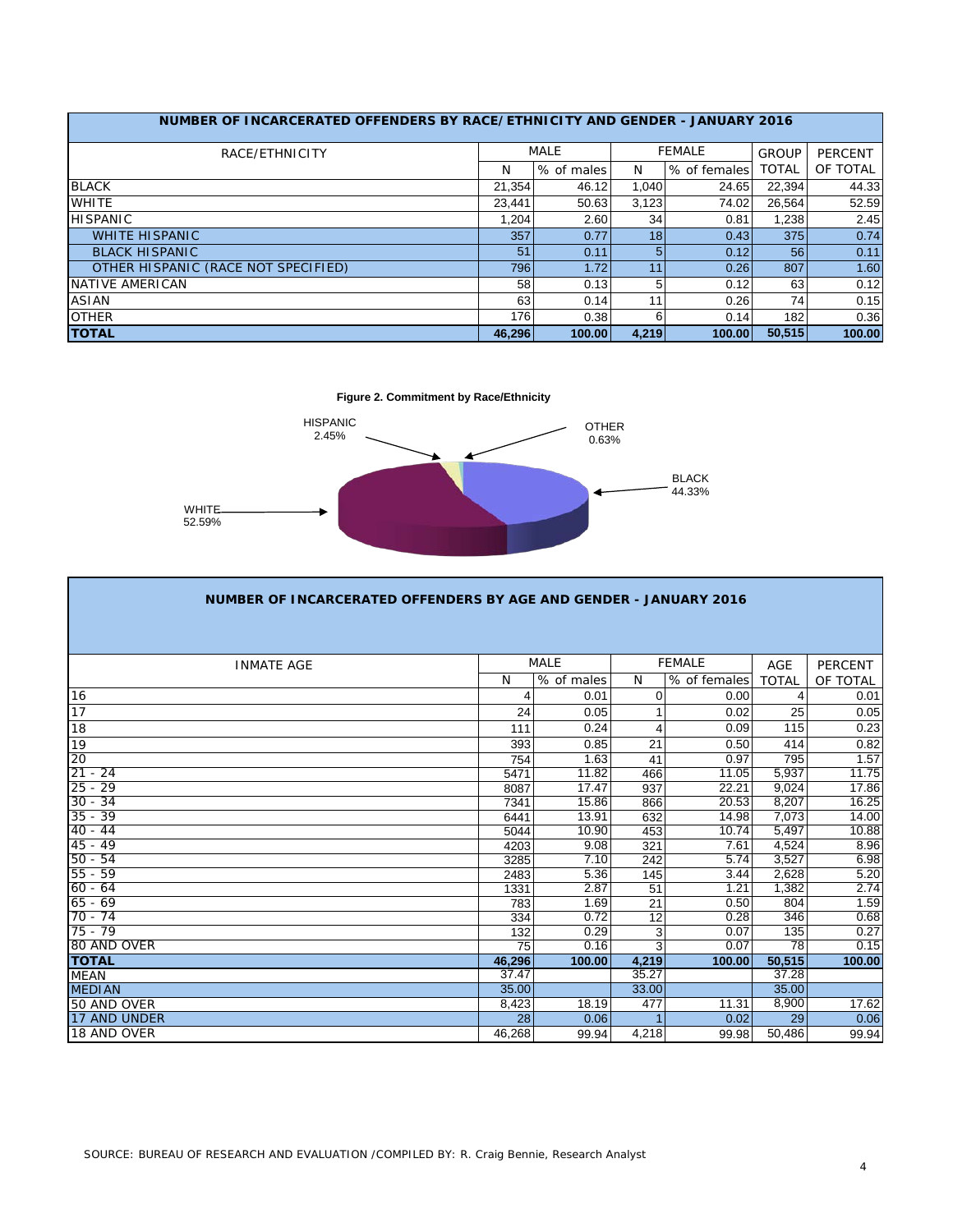|                   |                |        | AGE OF INCARCERATED OFFENDERS BY GENDER AND RACE - JANUARY 2016 |        |                         |              |        |        |             |        |                  |          |
|-------------------|----------------|--------|-----------------------------------------------------------------|--------|-------------------------|--------------|--------|--------|-------------|--------|------------------|----------|
| <b>INMATE AGE</b> |                | MALE   | <b>FEMALE</b>                                                   |        |                         | <b>BLACK</b> |        | WHITE  |             | OTHER  | AGE              | PERCENT  |
|                   | N              | $\%$   | N                                                               | %      | N                       | %            | N      | $\%$   | N           | $\%$   | <b>TOTAL</b>     | OF TOTAL |
| 16.00             | $\overline{4}$ | 0.01   | 0                                                               | 0.00   | $\overline{\mathbf{4}}$ | 0.02         | 0      | 0.00   | 0           | 0.00   | $\overline{4}$   | 0.01     |
| 17.00             | 24             | 0.05   | 1                                                               | 0.02   | 23                      | 0.10         | 2      | 0.01   | 0           | 0.00   | 25               | 0.05     |
| 18.00             | 111            | 0.24   | 4                                                               | 0.09   | 99                      | 0.44         | 16     | 0.06   | $\mathbf 0$ | 0.00   | 115              | 0.23     |
| 19.00             | 393            | 0.85   | 21                                                              | 0.50   | 281                     | 1.25         | 115    | 0.43   | 18          | 1.16   | 414              | 0.82     |
| 20.00             | 754            | 1.63   | 41                                                              | 0.97   | 487                     | 2.17         | 286    | 1.08   | 22          | 1.41   | 795              | 1.57     |
| 21.00             | 1015           | 2.19   | 85                                                              | 2.01   | 691                     | 3.09         | 383    | 1.44   | 26          | 1.67   | 1,100            | 2.18     |
| 22.00             | 1320           | 2.85   | 91                                                              | 2.16   | 842                     | 3.76         | 542    | 2.04   | 27          | 1.73   | 1,411            | 2.79     |
| 23.00             | 1465           | 3.16   | 125                                                             | 2.96   | 911                     | 4.07         | 639    | 2.41   | 40          | 2.57   | 1,590            | 3.15     |
| 24.00             | 1671           | 3.61   | 165                                                             | 3.91   | 1026                    | 4.58         | 762    | 2.87   | 48          | 3.08   | 1,836            | 3.63     |
| 25.00             | 1615           | 3.49   | 163                                                             | 3.86   | 921                     | 4.11         | 799    | 3.01   | 58          | 3.73   | 1,778            | 3.52     |
| 26.00             | 1716           | 3.71   | 212                                                             | 5.02   | 980                     | 4.38         | 886    | 3.34   | 62          | 3.98   | 1,928            | 3.82     |
| 27.00             | 1612           | 3.48   | 182                                                             | 4.31   | 894                     | 3.99         | 853    | 3.21   | 47          | 3.02   | 1,794            | 3.55     |
| 28.00             | 1572           | 3.40   | 187                                                             | 4.43   | 796                     | 3.55         | 911    | 3.43   | 52          | 3.34   | 1,759            | 3.48     |
| 29.00             | 1572           | 3.40   | 193                                                             | 4.57   | 736                     | 3.29         | 979    | 3.69   | 50          | 3.21   | 1,765            | 3.49     |
| 30.00             | 1547           | 3.34   | 191                                                             | 4.53   | 693                     | 3.09         | 984    | 3.70   | 61          | 3.92   | 1,738            | 3.44     |
| 31.00             | 1443           | 3.12   | 178                                                             | 4.22   | 648                     | 2.89         | 918    | 3.46   | 55          | 3.53   | 1,621            | 3.21     |
| 32.00             |                |        |                                                                 |        |                         |              |        |        |             |        |                  |          |
|                   | 1471           | 3.18   | 176                                                             | 4.17   | 682                     | 3.05         | 910    | 3.43   | 55          | 3.53   | 1,647            | 3.26     |
| 33.00             | 1466           | 3.17   | 168                                                             | 3.98   | 662                     | 2.96         | 925    | 3.48   | 47          | 3.02   | 1,634            | 3.23     |
| 34.00             | 1414           | 3.05   | 153                                                             | 3.63   | 638                     | 2.85         | 875    | 3.29   | 54          | 3.47   | 1,567            | 3.10     |
| 35.00             | 1459           | 3.15   | 155                                                             | 3.67   | 647                     | 2.89         | 913    | 3.44   | 54          | 3.47   | 1,614            | 3.20     |
| 36.00             | 1387           | 3.00   | 144                                                             | 3.41   | 665                     | 2.97         | 810    | 3.05   | 56          | 3.60   | 1,531            | 3.03     |
| 37.00             | 1321           | 2.85   | 137                                                             | 3.25   | 603                     | 2.69         | 815    | 3.07   | 40          | 2.57   | 1,458            | 2.89     |
| 38.00             | 1192           | 2.57   | 109                                                             | 2.58   | 556                     | 2.48         | 697    | 2.62   | 48          | 3.08   | 1,301            | 2.58     |
| 39.00             | 1082           | 2.34   | 87                                                              | 2.06   | 504                     | 2.25         | 616    | 2.32   | 49          | 3.15   | 1,169            | 2.31     |
| 40.00             | 1080           | 2.33   | 95                                                              | 2.25   | 487                     | 2.17         | 649    | 2.44   | 39          | 2.50   | 1,175            | 2.33     |
| 41.00             | 976            | 2.11   | 102                                                             | 2.42   | 452                     | 2.02         | 590    | 2.22   | 36          | 2.31   | 1,078            | 2.13     |
| 42.00             | 976            | 2.11   | 64                                                              | 1.52   | 450                     | 2.01         | 556    | 2.09   | 34          | 2.18   | 1,040            | 2.06     |
| 43.00             | 1003           | 2.17   | 88                                                              | 2.09   | 434                     | 1.94         | 621    | 2.34   | 36          | 2.31   | 1,091            | 2.16     |
| 44.00             | 1009           | 2.18   | 104                                                             | 2.47   | 437                     | 1.95         | 635    | 2.39   | 41          | 2.63   | 1,113            | 2.20     |
| 45.00             | 1005           | 2.17   | 72                                                              | 1.71   | 449                     | 2.01         | 595    | 2.24   | 33          | 2.12   | 1,077            | 2.13     |
| 46.00             | 862            | 1.86   | 60                                                              | 1.42   | 356                     | 1.59         | 530    | 2.00   | 36          | 2.31   | 922              | 1.83     |
| 47.00             | 794            | 1.72   | 65                                                              | 1.54   | 344                     | 1.54         | 488    | 1.84   | 27          | 1.73   | 859              | 1.70     |
| 48.00             | 769            | 1.66   | 59                                                              | 1.40   | 299                     | 1.34         | 505    | 1.90   | 24          | 1.54   | 828              | 1.64     |
| 49.00             | 773            | 1.67   | 65                                                              | 1.54   | 297                     | 1.33         | 510    | 1.92   | 31          | 1.99   | 838              | 1.66     |
| 50.00             | 704            | 1.52   | 54                                                              | 1.28   | 311                     | 1.39         | 433    | 1.63   | 14          | 0.90   | 758              | 1.50     |
| 51.00             | 670            | 1.45   | 62                                                              | 1.47   | 247                     | 1.10         | 469    | 1.77   | 16          | 1.03   | 732              | 1.45     |
| 52.00             | 653            | 1.41   | 52                                                              | 1.23   | 254                     | 1.13         | 430    | 1.62   | 21          | 1.35   | 705              | 1.40     |
| 53.00             | 665            | 1.44   | 43                                                              | 1.02   | 278                     | 1.24         | 402    | 1.51   | 28          | 1.80   | 708              | 1.40     |
| 54.00             | 593            | 1.28   | 31                                                              | 0.73   | 248                     | 1.11         | 350    | 1.32   | 26          | 1.67   | 624              | 1.24     |
| 55.00             | 598            | 1.29   | 39                                                              | 0.92   | 261                     | 1.17         | 360    | 1.36   | 16          | 1.03   | 637              | 1.26     |
| 56.00             | 544            | 1.18   | 40                                                              | 0.95   | 230                     | 1.03         | 335    | 1.26   | 19          | 1.22   | 584              | 1.16     |
| 57.00             | 490            | 1.06   | 27                                                              | 0.64   | 222                     | 0.99         | 278    | 1.05   | 17          | 1.09   | $\overline{517}$ | 1.02     |
| 58.00             | 438            | 0.95   | 20                                                              | 0.47   | 202                     | 0.90         | 247    | 0.93   | 9           | 0.58   | 458              | 0.91     |
| 59.00             | 413            | 0.89   | 19                                                              | 0.45   | 198                     | 0.88         | 224    | 0.84   | 10          | 0.64   | 432              | 0.86     |
| 60.00             | 328            | 0.71   | 16                                                              | 0.38   | 148                     | 0.66         | 186    | 0.70   | 10          | 0.64   | 344              | 0.68     |
| 61.00             | 283            | 0.61   | 14                                                              | 0.33   | 123                     | 0.55         | 171    | 0.64   | 3           | 0.19   | 297              | 0.59     |
| 62.00             | 289            | 0.62   | 9                                                               | 0.21   | 125                     | 0.56         | 163    | 0.61   | 10          | 0.64   | 298              | 0.59     |
|                   |                |        |                                                                 |        |                         |              |        |        |             |        |                  |          |
| 63.00             | 242            | 0.52   | 7                                                               | 0.17   | 104                     | 0.46         | 140    | 0.53   | 5           | 0.32   | 249              | 0.49     |
| 64.00             | 189            | 0.41   | 5                                                               | 0.12   | 81                      | 0.36         | 108    | 0.41   | 5           | 0.32   | 194              | 0.38     |
| 65.00             | 181            | 0.39   | 7                                                               | 0.17   | 74                      | 0.33         | 111    | 0.42   | 3           | 0.19   | 188              | 0.37     |
| 66.00             | 185            | 0.40   | 6                                                               | 0.14   | 64                      | 0.29         | 123    | 0.46   | 4           | 0.26   | 191              | 0.38     |
| 67.00             | 151            | 0.33   | $\overline{\mathbf{c}}$                                         | 0.05   | 39                      | 0.17         | 109    | 0.41   | 5           | 0.32   | 153              | 0.30     |
| 68.00             | 129            | 0.28   | 4                                                               | 0.09   | 35                      | 0.16         | 92     | 0.35   | 6           | 0.39   | 133              | 0.26     |
| 69.00             | 137            | 0.30   | $\overline{c}$                                                  | 0.05   | 41                      | 0.18         | 94     | 0.35   | 4           | 0.26   | 139              | 0.28     |
| 70 AND OVER       | 541            | 1.17   | 18                                                              | 0.43   | 115                     | 0.51         | 424    | 1.60   | 20          | 1.28   | 559              | 1.11     |
| <b>TOTAL</b>      | 46,296         | 100.00 | 4,219                                                           | 100.00 | 22,394                  | 100.00       | 26,564 | 100.00 | 1,557       | 100.00 | 50,515           | 100.00   |
| <b>MEAN</b>       | 37.47          |        | 35.27                                                           |        | 35.66                   |              | 38.64  |        | 37.55       |        | 37.28            |          |
| <b>MEDIAN</b>     | 35.00          |        | 33.00                                                           |        | 33.00                   |              | 36.00  |        | 36.00       |        | 35.00            |          |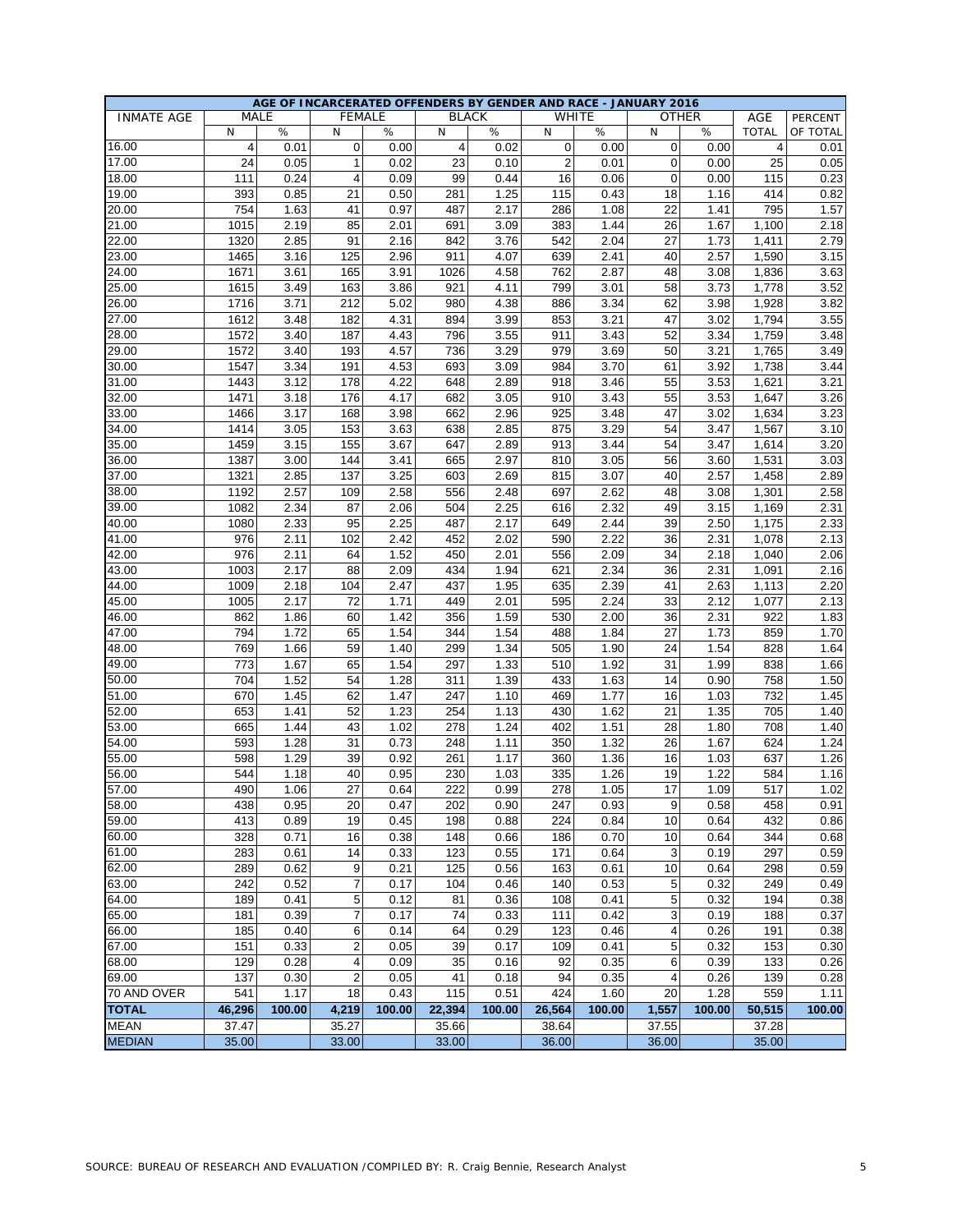|                                | NUMBER OF INCARCERATED SENATE BILL 2 (SB2) OFFENDERS, BY FELONY LEVEL OF MOST<br>SERIOUS CONVICTION OFFENSE, GENDER AND LENGTH OF AGGREGATE SENTENCE. |                                                                         |                                      |                         |                      |               |        |                      |                         |        |        |        |  |  |  |
|--------------------------------|-------------------------------------------------------------------------------------------------------------------------------------------------------|-------------------------------------------------------------------------|--------------------------------------|-------------------------|----------------------|---------------|--------|----------------------|-------------------------|--------|--------|--------|--|--|--|
|                                |                                                                                                                                                       |                                                                         |                                      |                         | January 2016         |               |        |                      |                         |        |        |        |  |  |  |
| FELONY/SENTENCE CATEGORY       |                                                                                                                                                       | <b>MALE</b>                                                             |                                      |                         | MINIMUM, AVERAGE AND | <b>FEMALE</b> |        | MINIMUM, AVERAGE AND |                         |        |        | TOTAL* |  |  |  |
|                                |                                                                                                                                                       |                                                                         |                                      | <b>MAXIMUM SENTENCE</b> |                      |               |        |                      | <b>MAXIMUM SENTENCE</b> |        |        |        |  |  |  |
|                                |                                                                                                                                                       |                                                                         | TERM (IN MONTHS)<br>TERM (IN MONTHS) |                         |                      |               |        |                      |                         |        |        |        |  |  |  |
|                                | %<br>%<br><b>MAX</b><br><b>AVG</b><br><b>MAX</b><br><b>MIN</b><br><b>AVG</b><br><b>MIN</b><br>N.<br>N                                                 |                                                                         |                                      |                         |                      |               |        |                      |                         | N      | %      |        |  |  |  |
| <b>DEATH</b>                   | 66                                                                                                                                                    | 0.39                                                                    | N/A                                  | N/A                     | N/A                  |               | 0.10   | N/A                  | N/A                     | N/A    | 67     | 0.37   |  |  |  |
| <b>LIFE</b>                    | 3400                                                                                                                                                  | 20.08                                                                   | N/A                                  | N/A                     | N/A                  | 203           | 19.88  | N/A                  | N/A                     | N/A    | 3,603  | 20.07  |  |  |  |
| <b>FIRST</b>                   | 7717                                                                                                                                                  | 45.58                                                                   | 6.00                                 | 170.92                  | 3096.00              | 347           | 33.99  | 24.00                | 140.76                  | 780.00 | 8,064  | 44.92  |  |  |  |
| <b>SECOND</b>                  | 3188                                                                                                                                                  | 18.83                                                                   | 6.00                                 | 108.43                  | 1320.00              | 190           | 18.61  | 20.00                | 96.76                   | 612.00 | 3,378  | 18.82  |  |  |  |
| <b>THIRD</b>                   | 1890                                                                                                                                                  | 11.16                                                                   | 6.00                                 | 89.62                   | 528.00               | 152           | 14.89  | 9.00                 | 61.50                   | 528.00 | 2,042  | 11.38  |  |  |  |
| <b>FOURTH</b>                  | 396                                                                                                                                                   | 2.34                                                                    | 5.00                                 | 59.30                   | 695.00               | 62            | 6.07   | 6.00                 | 41.67                   | 180.00 | 458    | 2.55   |  |  |  |
| <b>FIFTH</b>                   | 272                                                                                                                                                   | 6.00<br>49.18<br>300.00<br>6.00<br>21.42<br>95.00<br>1.61<br>66<br>6.46 |                                      |                         |                      |               |        |                      | 338                     | 1.88   |        |        |  |  |  |
| <b>TOTAL SENATE BILL 2</b>     | 16.929                                                                                                                                                | 100.00                                                                  |                                      |                         |                      | 1,021         | 100.00 |                      |                         |        | 17,950 | 100.00 |  |  |  |
| <b>% OF TOTAL INCARCERATED</b> |                                                                                                                                                       | 33.51                                                                   |                                      |                         |                      |               | 2.02   |                      |                         |        |        | 35.53  |  |  |  |

\* INCLUDES 'HYBRID' COMMITMENTS WITH BOTH PRE-SB2 AND SB2 OFFENSES AND SENTENCE STRUCTURE. BASED ON AGGREGATE MINIMUM TERMS FOR CASES WITH COMBINED INDETERMINATE SENTENCES.

### **NUMBER OF INCARCERATED PRE-SB2 OFFENDERS, BY FELONY LEVEL OF MOST SERIOUS CONVICTION OFFENSE, GENDER AND LENGTH OF AGGREGATE SENTENCE,**

| FELONY/SENTENCE CATEGORY       |       | <b>MALE</b> |            |                         | MINIMUM, AVERAGE AND | <b>FEMALE</b> |        | MINIMUM, AVERAGE AND |                         |            | <b>TOTAL</b> |        |  |
|--------------------------------|-------|-------------|------------|-------------------------|----------------------|---------------|--------|----------------------|-------------------------|------------|--------------|--------|--|
|                                |       |             |            | <b>MAXIMUM SENTENCE</b> |                      |               |        |                      | <b>MAXIMUM SENTENCE</b> |            |              |        |  |
|                                |       |             |            | TERM (IN MONTHS)**      |                      |               |        |                      | TERM (IN MONTHS)**      |            |              |        |  |
|                                | N     | %           | <b>MIN</b> | <b>AVG</b>              | <b>MAX</b>           | N             | %      | <b>MIN</b>           | <b>AVG</b>              | <b>MAX</b> | N            | %      |  |
| <b>DEATH</b>                   | 65    | 1.55        | N/A        | N/A                     | N/A                  |               | 0.00   | N/A                  | N/A                     | N/A        | 65           | 1.51   |  |
| <b>LIFE</b>                    | 2294  | 54.75       | N/A        | N/A                     | N/A                  | 85            | 73.91  | N/A                  | N/A                     | N/A        | 2.379        | 55.26  |  |
| <b>FIRST</b>                   | 1646  | 39.28       | 12.00      | 203.31                  | 3876.00              | 25            | 21.74  | 12.00                | 150.40                  | 840.00     | 1,671        | 38.82  |  |
| <b>SECOND</b>                  | 128   | 3.05        | 12.00      | 127.62                  | 504.00               | ົ             | 1.74   | 24.00                | 90.00                   | 156.00     | 130          | 3.02   |  |
| THIRD INDETERMINATE            |       | 0.10        | 144.00     | 171.00                  | 180.00               | 0             | 0.00   | N/A                  | N/A                     | N/A        | 4            | 0.09   |  |
| THIRD DETERMINATE              | 43    | 1.03        | 12.00      | 114.81                  | 360.00               | C             | 1.74   | 50.00                | 103.00                  | 156.00     | 45           | 1.05   |  |
| <b>FOURTH INDETERMINATE</b>    | 6     | 0.14        | 24.00      | 43.00                   | 90.00                |               | 0.00   | N/A                  | N/A                     | N/A        | 6            | 0.14   |  |
| <b>FOURTH DETERMINATE</b>      |       | 0.10        | 18.00      | 88.50                   | 192.00               |               | 0.87   | 6.00                 | 6.00                    | 6.00       | 5            | 0.12   |  |
| <b>TOTAL PRE-SB2</b>           | 4.190 | 100.00      |            |                         |                      | 115           | 100.00 |                      |                         |            | 4.305        | 100.00 |  |
| <b>S OF TOTAL INCARCERATED</b> |       | 8.29        |            |                         |                      |               | 0.23   |                      |                         |            |              | 8.52   |  |

\*\* FOR INDEFINITE SENTENCE TERMS, THE MINIMUM, AVERAGE AND MAXIMUM VALUES REFER TO THE DISTRIBUTION OF THE AGGREGATE MINIMUM SENTENCE.

## **NUMBER OF INCARCERATED HB86 OFFENDERS, BY FELONY LEVEL OF MOST SERIOUS CONVICTION OFFENSE, GENDER AND LENGTH OF AGGREGATE SENTENCE,**

| FELONY/SENTENCE CATEGORY       | MALE   |        | MINIMUM, AVERAGE AND<br><b>MAXIMUM SENTENCE</b><br>TERM (IN MONTHS) |            |            | <b>FEMALE</b>   |        | MINIMUM, AVERAGE AND<br><b>MAXIMUM SENTENCE</b><br>TERM (IN MONTHS) |            |            | TOTAL*** |        |
|--------------------------------|--------|--------|---------------------------------------------------------------------|------------|------------|-----------------|--------|---------------------------------------------------------------------|------------|------------|----------|--------|
|                                | N.     | $\%$   | <b>MIN</b>                                                          | <b>AVG</b> | <b>MAX</b> | N               | %      | <b>MIN</b>                                                          | <b>AVG</b> | <b>MAX</b> | N        | %      |
| <b>DEATH</b>                   | 6      | 0.02   | N/A                                                                 | N/A        | N/A        |                 | 0.00   | N/A                                                                 | N/A        | N/A        | 6        | 0.02   |
| <b>LIFE</b>                    | 735    | 2.92   | N/A                                                                 | N/A        | N/A        | 36 <sub>1</sub> | 1.17   | N/A                                                                 | N/A        | N/A        | 771      | 2.73   |
| <b>FIRST</b>                   | 5001   | 19.86  | 12.00                                                               | 99.19      | 1571.00    | 377             | 12.23  | 36.00                                                               | 77.48      | 492.00     | 5,378    | 19.03  |
| <b>SECOND</b>                  | 7446   | 29.57  | 9.00                                                                | 57.71      | 600.00     | 766             | 24.85  | 12.00                                                               | 52.49      | 240.00     | 8,212    | 29.06  |
| <b>THIRD</b>                   | 6967   | 27.67  | 2.00                                                                | 36.41      | 360.00     | 917             | 29.74  | 6.00                                                                | 32.47      | 216.00     | 7.884    | 27.90  |
| <b>FOURTH</b>                  | 2801   | 11.13  | 2.00                                                                | 21.77      | 240.00     | 397             | 12.88  | 6.00                                                                | 21.73      | 104.00     | 3,198    | 11.32  |
| <b>FIFTH</b>                   | 2221   | 8.82   | 3.00                                                                | 16.55      | 137.00     | 590             | 19.14  | 6.00                                                                | 14.88      | 66.00      | 2.811    | 9.95   |
| <b>TOTAL HB86</b>              | 25,177 | 100.00 |                                                                     |            |            | 3,083           | 100.00 |                                                                     |            |            | 28,260   | 100.00 |
| <b>S OF TOTAL INCARCERATED</b> |        | 49.84  |                                                                     |            |            |                 | 6.10   |                                                                     |            |            |          | 55.94  |

\*\*\* INCLUDES 'HYBRID' COMMITMENTS WITH BOTH PRE-HB86 AND HB86 OFFENSES AND SENTENCE STRUCTURE.

| ALL INCARCERATED OFFENDERS BY FELONY LEVEL OF MOST SERIOUS CONVICTION OFFENSE, GENDER AND LENGTH OF AGGREGATE SENTENCE |        |        |                         |        |            |               |        |                         |        |            |              |        |
|------------------------------------------------------------------------------------------------------------------------|--------|--------|-------------------------|--------|------------|---------------|--------|-------------------------|--------|------------|--------------|--------|
| FELONY/SENTENCE CATEGORY                                                                                               | MALE   |        | MINIMUM, AVERAGE AND    |        |            | <b>FEMALE</b> |        | MINIMUM, AVERAGE AND    |        |            | <b>TOTAL</b> |        |
|                                                                                                                        |        |        | <b>MAXIMUM SENTENCE</b> |        |            |               |        | <b>MAXIMUM SENTENCE</b> |        |            |              |        |
|                                                                                                                        |        |        | TERM (IN MONTHS)        |        |            |               |        | TERM (IN MONTHS)        |        |            |              |        |
|                                                                                                                        | N.     | %      | <b>MIN</b>              | AVG    | <b>MAX</b> | N             | %      | <b>MIN</b>              | AVG    | <b>MAX</b> |              | %      |
| LIFE/DEATH                                                                                                             | 6566   | 14.18  | N/A                     | N/A    | N/A        | 325           | 7.70   | N/A                     | N/A    | N/A        | 6,891        | 13.64  |
| <b>FIRST</b>                                                                                                           | 14364  | 31.03  | 6.00                    | 149.66 | 3876.00    | 749           | 17.75  | 12.00                   | 109.23 | 840.00     | 15.113       | 29.92  |
| <b>SECOND</b>                                                                                                          | 10762  | 23.25  | 6.00                    | 73.57  | 1320.00    | 958           | 22.71  | 12.00                   | 61.35  | 612.00     | 11.720       | 23.20  |
| <b>THIRD</b>                                                                                                           | 8904   | 19.23  | 2.00                    | 48.08  | 528.00     | 1071          | 25.39  | 6.00                    | 36.72  | 528.00     | 9.975        | 19.75  |
| <b>FOURTH</b>                                                                                                          | 3207   | 6.93   | 2.00                    | 26.50  | 695.00     | 460           | 10.90  | 6.00                    | 24.38  | 180.00     | 3.667        | 7.26   |
| <b>FIFTH</b>                                                                                                           | 2493   | 5.38   | 3.00                    | 20.11  | 300.00     | 656           | 15.55  | 6.00                    | 15.53  | 95.00      | 3.149        | 6.23   |
| <b>TOTAL POPULATION</b>                                                                                                | 46.296 | 100.00 |                         |        |            | 4.219         | 100.00 |                         |        |            | 50.515       | 100.00 |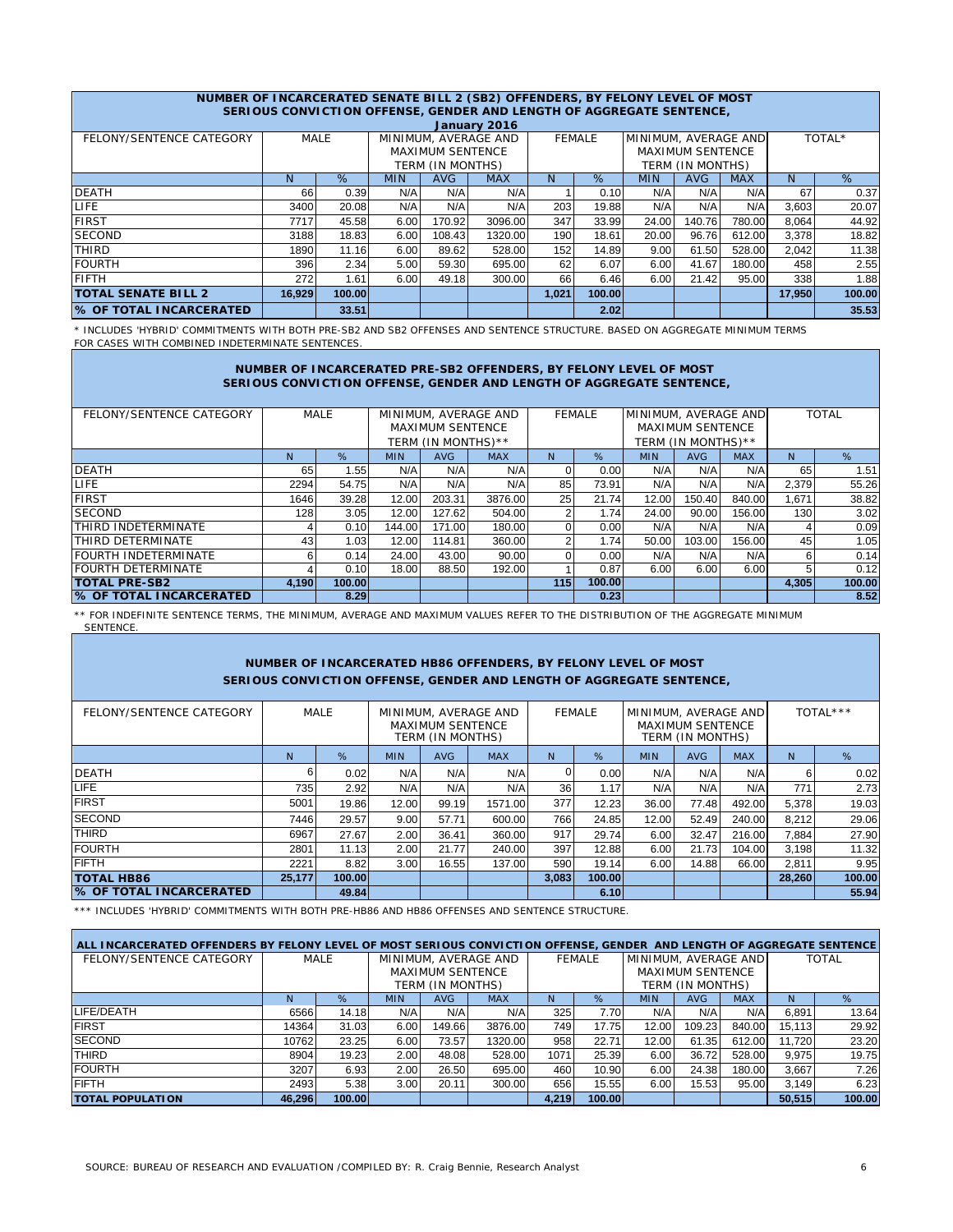| Jan-16<br>NUMBER OF INCARCERATED OFFENDERS BY MOST SERIOUS COMMITMENT OFFENSE<br>Sorted by Gender and Sentencing Code |                               |                               |                                  |                                 |                               |                              |                       |                      |  |  |
|-----------------------------------------------------------------------------------------------------------------------|-------------------------------|-------------------------------|----------------------------------|---------------------------------|-------------------------------|------------------------------|-----------------------|----------------------|--|--|
| MOST SERIOUS OFFENSE*                                                                                                 | PRE-SB2<br>MALE               | SB <sub>2</sub><br>MALE       | <b>HB86</b><br>MALE              | PRE-SB2<br><b>FEMALE</b>        | SB <sub>2</sub><br>FEMALE     | <b>HB86</b><br><b>FEMALE</b> | DEPT.<br><b>TOTAL</b> | % OF<br><b>TOTAL</b> |  |  |
| CRIMES AGAINST PERSONS (EXCLUDING SEX OFFENSES)                                                                       | 2,697                         | 8,923                         | 8,665                            | 95                              | 583                           | 773                          | 21,736                | 43.03                |  |  |
| ABDUCTION (INCLUDES CHILD STEALING)                                                                                   | 6                             | 31                            | 129                              | $\mathbf 0$                     | 0                             | $\overline{2}$               | 168                   | .33                  |  |  |
| ATTEMPTED ABDUCTION                                                                                                   | $\mathbf{1}$                  | $\overline{4}$                | 10                               | $\mathbf 0$                     | $\mathbf 0$                   | $\overline{2}$               | 17                    | .03                  |  |  |
| AGGRAVATED ARSON                                                                                                      | 11                            | 52                            | 50                               | $\overline{2}$                  | 8                             | 11                           | 134                   | .27                  |  |  |
| ATTEMPTED AGGRAVATED ARSON                                                                                            | 1                             | 31                            | 77                               | $\mathbf 0$                     | 3                             | 13                           | 125                   | .25                  |  |  |
| AGGRAVATED ASSAULT<br>AGGRAVATED MURDER                                                                               | 3<br>1,324                    | 11<br>1,166                   | 161<br>252                       | $\mathbf 0$<br>45               | $\overline{1}$<br>79          | 18<br>16                     | 194<br>2,882          | .38<br>5.71          |  |  |
| ATTEMPTED AGGRAVATED MURDER                                                                                           | 31                            | 49                            | 12                               | $\mathbf{1}$                    | 12                            | 3                            | 108                   | .21                  |  |  |
| <b>AGGRAVATED RIOT</b>                                                                                                | $\mathbf 0$                   | $\mathbf{1}$                  | $\overline{4}$                   | $\mathbf 0$                     | $\mathbf 0$                   | $\mathbf 0$                  | 5                     | .01                  |  |  |
| AGGRAVATED ROBBERY                                                                                                    | 185                           | 2,226                         | 1,704                            | $\Omega$                        | 70                            | 95                           | 4,280                 | 8.47                 |  |  |
| ATTEMPTED AGGRAVATED ROBBERY                                                                                          | 0                             | 21                            | 46                               | $\mathbf 0$                     | $\overline{2}$                | $\overline{4}$               | 73                    | .14                  |  |  |
| AGGRAVATED VEHICULAR ASSAULT                                                                                          | 0                             | 48                            | 144                              | $\mathbf 0$                     | 3                             | 32                           | 227                   | .45                  |  |  |
| AGGRAVATED VEHICULAR HOMICIDE                                                                                         | $\overline{2}$                | 132                           | 146                              | $\mathbf{1}$                    | 34                            | 34                           | 349                   | .69                  |  |  |
| <b>ARMED ROBBERY</b><br><b>ASSAULT</b>                                                                                | 8<br>$\mathbf 0$              | 0<br>9                        | $\mathbf 0$<br>64                | $\mathbf 0$<br>$\mathbf 0$      | $\mathbf 0$<br>$\overline{1}$ | $\mathbf 0$<br>22            | 8<br>96               | .02<br>.19           |  |  |
| CHILD ENDANGERMENT                                                                                                    | $\overline{1}$                | 60                            | 151                              | $\mathbf{1}$                    | 17                            | 77                           | 307                   | .61                  |  |  |
| CONTAMINATING SUBSTANCE/FOOD                                                                                          | 0                             | $\mathbf 0$                   | $\overline{1}$                   | $\pmb{0}$                       | $\overline{2}$                | $\mathbf 0$                  | 3                     | .01                  |  |  |
| DOMESTIC VIOLENCE                                                                                                     | 0                             | 60                            | 680                              | $\mathbf 0$                     | $\mathbf 0$                   | 14                           | 754                   | 1.49                 |  |  |
| <b>EXTORTION</b>                                                                                                      | $\mathbf 0$                   | 3                             | 8                                | $\mathbf 0$                     | $\mathbf 0$                   | $\overline{1}$               | 12                    | .02                  |  |  |
| FELONIOUS ASSAULT                                                                                                     | 42                            | 1,025                         | 1740                             | $\mathbf{1}$                    | 42                            | 124                          | 2,974                 | 5.89                 |  |  |
| ATTEMPTED FELONIOUS ASSAULT<br><b>INVOLUNTARY MANSLAUGHTER</b>                                                        | $\mathbf 0$                   | 42                            | 242                              | $\mathbf 0$                     | 3                             | 22                           | 309                   | .61                  |  |  |
| KIDNAPPING                                                                                                            | 93<br>105                     | 652<br>429                    | 393<br>245                       | $\boldsymbol{9}$<br>$\mathbf 0$ | 87<br>13                      | 59<br>$\overline{7}$         | 1,293<br>799          | 2.56<br>1.58         |  |  |
| MAKING TERRORISTIC THREATS                                                                                            | $\mathbf 0$                   | 0                             | 3                                | $\mathbf 0$                     | $\mathbf 0$                   | $\mathbf 0$                  | 3                     | .01                  |  |  |
| MANSLAUGHTER                                                                                                          | $\mathbf{1}$                  | $\mathsf 0$                   | $\mathbf 0$                      | $\mathbf 0$                     | $\mathbf 0$                   | $\mathbf 0$                  | $\mathbf{1}$          | .00                  |  |  |
| MENACING                                                                                                              | $\mathbf 0$                   | 1                             | 31                               | $\mathbf 0$                     | $\mathbf 0$                   | $\mathbf 0$                  | 32                    | .06                  |  |  |
| <b>MURDER</b>                                                                                                         | 777                           | 1,429                         | 286                              | 33                              | 110                           | 14                           | 2,649                 | 5.24                 |  |  |
| ATTEMPTED MURDER                                                                                                      | 39                            | 364                           | 134                              | $\mathbf 0$                     | 23                            | $\overline{7}$               | 567                   | 1.12                 |  |  |
| MURDER OF A PEACE OFFICER<br>NONSUPPORT OF DEPENDENTS                                                                 | $\overline{4}$<br>$\mathbf 0$ | 0<br>85                       | $\mathbf 0$<br>83                | $\mathbf 0$<br>$\Omega$         | $\mathbf 0$<br>$\overline{7}$ | $\mathbf 0$<br>13            | $\overline{4}$<br>188 | .01<br>.37           |  |  |
| PATIENT ABUSE/NEGLECT                                                                                                 | $\mathbf 0$                   | $\mathbf 0$                   | $\mathbf 0$                      | $\mathbf 0$                     | $\overline{1}$                | $\overline{1}$               | $\overline{2}$        | .00                  |  |  |
| PERMITTING CHILD ABUSE                                                                                                | $\mathbf 0$                   | $\mathbf{1}$                  | $\mathbf{1}$                     | $\mathbf 0$                     | $\overline{2}$                | $\overline{2}$               | 6                     | .01                  |  |  |
| <b>ROBBERY</b>                                                                                                        | 25                            | 513                           | 1,270                            | $\mathbf 0$                     | 24                            | 103                          | 1,935                 | 3.83                 |  |  |
| ATTEMPTED ROBBERY                                                                                                     | $\mathbf 0$                   | 144                           | 493                              | $\mathbf{1}$                    | 13                            | 66                           | 717                   | 1.42                 |  |  |
| TRAFFICKING IN PERSONS                                                                                                | $\mathbf 0$                   | 0                             | 6                                | $\mathbf 0$                     | $\mathbf 0$                   | $\mathbf{1}$                 | $\overline{7}$        | .01                  |  |  |
| VOLUNTARY MANSLAUGHTER<br>ATTEMPTED VOLUNTARY MANSLAUGHTER                                                            | 36<br>$\overline{2}$          | 333<br>1                      | 99<br>$\mathbf 0$                | $\mathbf{1}$<br>$\pmb{0}$       | 26<br>$\mathbf 0$             | 10<br>$\mathbf 0$            | 505<br>3              | 1.00<br>.01          |  |  |
| <b>SEX OFFENSES</b>                                                                                                   | 1,270                         | 3,945                         | 2,529                            | 18                              | 54                            | 61                           | 7,877                 | 15.59                |  |  |
| COMPELLING PROSTITUTION                                                                                               | 0                             | 6                             | 10                               | $\mathbf 0$                     | $\overline{1}$                | 3                            | 20                    | .04                  |  |  |
| UNLAWFUL CONDUCT WITH A MINOR                                                                                         | 3                             | 141                           | 252                              | $\mathbf 0$                     | $\overline{4}$                | 13                           | 413                   | .82                  |  |  |
| ATTEMPTED UNLAWFUL CONDUCT WITH A MINOR                                                                               | $\mathbf 0$                   | 0                             | $\mathbf{1}$                     | $\mathbf 0$                     | $\mathbf 0$                   | $\Omega$                     | 1                     | .00                  |  |  |
| DISSEMINATING MATTER HARMFUL TO JUVENILES                                                                             | 0                             | 0                             | 6                                | $\mathbf 0$                     | $\mathbf 0$                   | $\mathbf 0$                  | 6                     | .01                  |  |  |
| FAILURE TO NOTIFY CHANGE OF ADDRESS<br>FAILURE TO REGISTER AS SEX OFFENDER                                            | $\mathbf 0$                   | 68                            | 328                              | $\mathbf 0$<br>$\mathbf 0$      | $\overline{1}$                | 5                            | 402                   | .80                  |  |  |
| FAILURE TO VERIFY ADDRESS                                                                                             | 0<br>$\mathbf 0$              | 14<br>24                      | 38<br>66                         | $\mathbf 0$                     | $\mathbf 0$<br>$\mathbf{1}$   | $\mathbf 0$<br>$\mathbf 0$   | 52<br>91              | .10<br>.18           |  |  |
| FELONIOUS SEXUAL PENETRATION                                                                                          | 127                           | $\overline{2}$                | $\mathbf 0$                      | $\overline{2}$                  | $\mathbf 0$                   | $\mathbf 0$                  | 131                   | .26                  |  |  |
| ATTEMPTED FELONIOUS SEXUAL PENETRATION                                                                                | $\overline{7}$                | $\mathbf 0$                   | $\mathbf 0$                      | $\mathbf 0$                     | $\mathbf 0$                   | 0                            | $\overline{7}$        | .01                  |  |  |
| GROSS SEXUAL IMPOSITION                                                                                               | 16                            | 331                           | 359                              | $\mathbf 0$                     | 3                             | 8                            | 717                   | 1.42                 |  |  |
| IMPORTUNING                                                                                                           | 0                             | 10                            | 23                               | 0                               | $\Omega$                      | $\overline{0}$               | 33                    | .07                  |  |  |
| PANDERING OBSCENITY                                                                                                   | 5                             | 179                           | 265                              | $\mathbf 0$                     | $\mathbf 0$                   | $\overline{2}$               | 451                   | .89                  |  |  |
| PUBLIC INDECENCY<br>PROCURING PROSTITUTION                                                                            | $\mathbf{1}$<br>$\mathbf 0$   | $\mathbf 0$<br>$\mathsf 0$    | $\mathbf{1}$<br>$\boldsymbol{2}$ | $\mathbf 0$<br>$\pmb{0}$        | $\mathbf 0$<br>$\mathbf 0$    | $\mathbf 0$<br>$\mathbf 0$   | 2<br>$\overline{2}$   | .00<br>.00           |  |  |
| PROMOTING PROSTITUTION                                                                                                | $\mathbf 0$                   | $\mathbf 0$                   | 8                                | $\mathbf 0$                     | $\mathbf 0$                   | $\mathbf 0$                  | 8                     | .02                  |  |  |
| RAPE                                                                                                                  | 1,058                         | 2,820                         | 825                              | 16                              | 38                            | 15                           | 4,772                 | 9.45                 |  |  |
| ATTEMPTED RAPE                                                                                                        | 42                            | 93                            | 86                               | $\mathbf 0$                     | $\mathbf{1}$                  | 6                            | 228                   | .45                  |  |  |
| SEXUAL BATTERY                                                                                                        | 11                            | 252                           | 243                              | $\mathbf 0$                     | $\overline{4}$                | $\overline{4}$               | 514                   | 1.02                 |  |  |
| ATTEMPTED SEXUAL BATTERY                                                                                              | 0                             | 1                             | $\overline{4}$                   | $\pmb{0}$                       | $\mathbf 0$                   | $\overline{2}$               | $\overline{7}$        | .01                  |  |  |
| SEX OFFENDER PENALTIES                                                                                                | 0                             | $\overline{2}$<br>$\mathbf 0$ | $\overline{7}$                   | $\mathbf 0$<br>$\pmb{0}$        | $\mathbf 0$                   | $\mathbf 0$                  | 9<br>5                | .02                  |  |  |
| SOLICITING<br>VOYEURISM                                                                                               | 0<br>$\mathbf 0$              | $\overline{2}$                | $\mathbf{1}$<br>$\overline{4}$   | $\mathbf 0$                     | $\mathbf{1}$<br>$\mathbf 0$   | 3<br>$\mathbf 0$             | 6                     | .01<br>.01           |  |  |
| <b>BURGLARY OFFENSES</b>                                                                                              | 191                           | 1,771                         | 3,714                            | $\mathbf{1}$                    | 94                            | 374                          | 6,145                 | 12.16                |  |  |
| AGGRAVATED BURGLARY                                                                                                   | 171                           | 740                           | 576                              | $\mathbf{1}$                    | 16                            | 27                           | 1,531                 | 3.03                 |  |  |
| ATTEMPTED AGGRAVATED BURGLARY                                                                                         | $\mathbf{1}$                  | 16                            | 25                               | $\bf 0$                         | $\mathbf{1}$                  | $\mathbf{1}$                 | 44                    | .09                  |  |  |
| BURGLARY ('ATTEMPTS' INCLUDED)                                                                                        | 19                            | 1,015                         | 3,113                            | $\pmb{0}$                       | 77                            | 346                          | 4,570                 | 9.05                 |  |  |
| 2nd Degree Felony                                                                                                     | 19                            | 709                           | 1,886                            | $\pmb{0}$                       | 46                            | 183                          | 2,843                 | 5.63                 |  |  |
| 3rd Degree Felony<br>4th Degree Felony                                                                                | 0<br>0                        | 279<br>26                     | 1,029<br>191                     | $\mathbf 0$<br>$\mathbf 0$      | 24<br>6                       | 143<br>20                    | 1,475<br>243          | 2.92<br>.48          |  |  |
| 5th Degree Felony                                                                                                     | 0                             | $\mathbf{1}$                  | $\overline{7}$                   | $\pmb{0}$                       | $\mathbf{1}$                  | $\mathbf 0$                  | 9                     | .02                  |  |  |
|                                                                                                                       |                               |                               |                                  |                                 |                               |                              |                       |                      |  |  |

\* FOR CRIMES AGAINST PERSONS, SEX OFFENSES AND AGGRAVATED BURGLARY, ATTEMPTED OFFENSES ARE REPORTED SEPARATELY. FOR OTHER CRIMES, ATTEMPTED OFFENSES ARE INCLUDED IN THE PRIMARY CATEGORIES.

Г

٦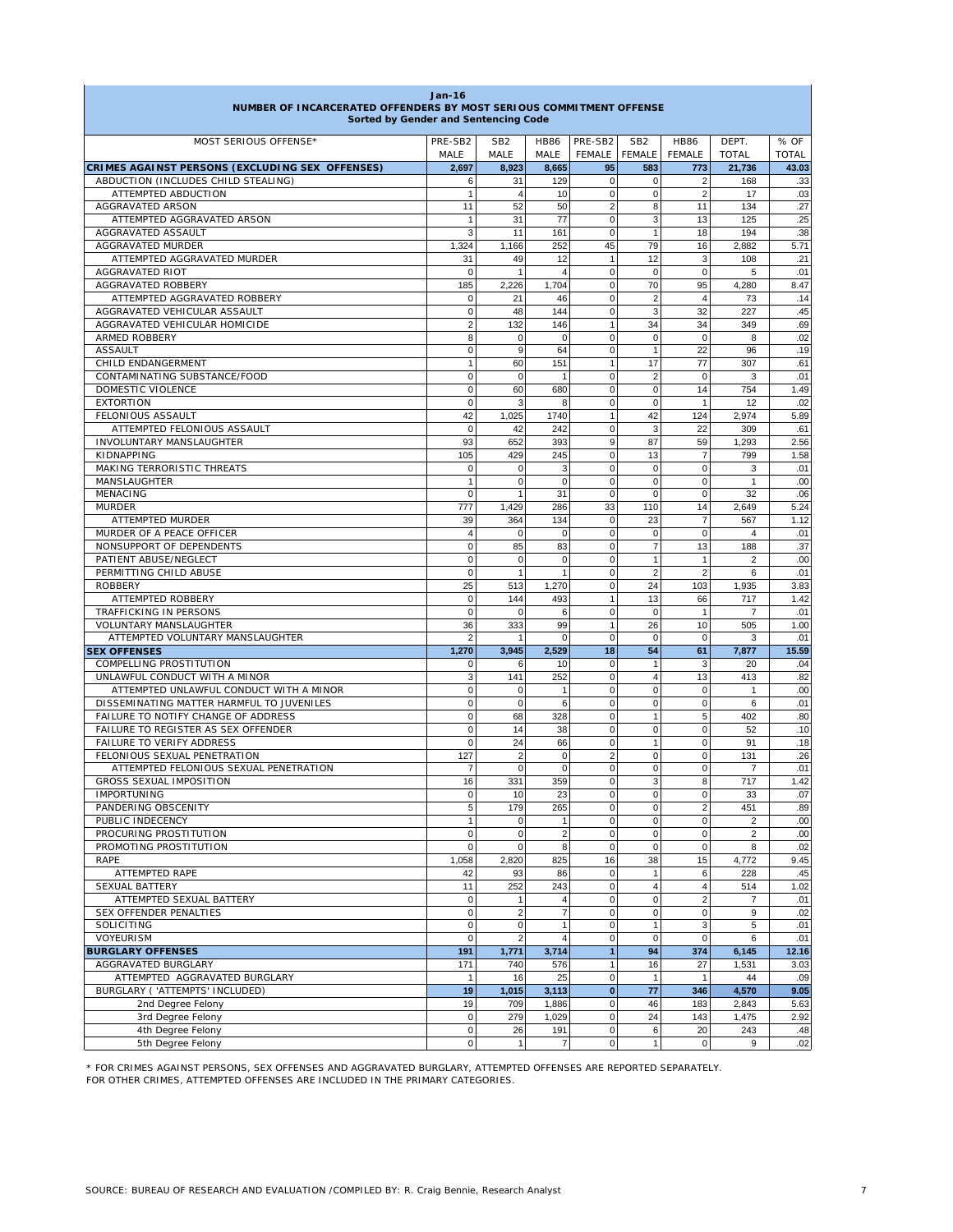| Jan-16<br>NUMBER OF INCARCERATED OFFENDERS BY MOST SERIOUS COMMITMENT OFFENSE |                         |                 |                |              |                         |                |                |              |  |                                      |
|-------------------------------------------------------------------------------|-------------------------|-----------------|----------------|--------------|-------------------------|----------------|----------------|--------------|--|--------------------------------------|
|                                                                               |                         |                 |                |              |                         |                |                |              |  | Sorted by Gender and Sentencing Code |
| MOST SERIOUS OFFENSE                                                          | PRE-SB2                 | SB <sub>2</sub> | <b>HB86</b>    | PRE-SB2      | SB <sub>2</sub>         | <b>HB86</b>    | DEPT.          | % OF         |  |                                      |
|                                                                               | MALE                    | MALE            | MALE           | FEMALE       | <b>FEMALE</b>           | <b>FEMALE</b>  | <b>TOTAL</b>   | <b>TOTAL</b> |  |                                      |
| <b>PROPERTY OFFENSES</b>                                                      | 8                       | 263             | 1,480          | $\mathbf{1}$ | 69                      | 300            | 2,121          | 4.20         |  |                                      |
| <b>ARSON</b>                                                                  | $\overline{\mathbf{c}}$ | $\overline{c}$  | 22             | $\pmb{0}$    | 0                       | $\mathbf{1}$   | 27             | .05          |  |                                      |
| BREAKING AND ENTERING                                                         | 1                       | 38              | 303            | $\pmb{0}$    | 4                       | 12             | 358            | .71          |  |                                      |
| RECEIVING STOLEN PROPERTY                                                     | $\overline{2}$          | 46              | 374            | $\mathbf 0$  | $\overline{7}$          | 57             | 486            | .96          |  |                                      |
| SAFECRACKING                                                                  | $\mathbf 0$             | 11              | 30             | $\mathbf 0$  | $\mathbf 0$             | 3              | 44             | .09          |  |                                      |
| TAMPERING WITH COIN MACHINE                                                   | 0                       | $\mathbf 0$     | 5              | $\pmb{0}$    | $\bf 0$                 | $\overline{1}$ | 6              | .01          |  |                                      |
| THEFT (GRAND)                                                                 | 3                       | 159             | 697            | $\mathbf{1}$ | 57                      | 223            | 1,140          | 2.26         |  |                                      |
| UNAUTHORIZED USE OF PROPERTY                                                  | $\mathbf 0$             | 0               | $\overline{2}$ | $\mathbf 0$  | 0                       | $\mathbf 0$    | $\overline{2}$ | .00          |  |                                      |
| UNAUTHORIZED USE OF VEHICLE                                                   | $\mathbf 0$             | $\mathbf 0$     | 10             | $\mathbf 0$  | $\mathbf 0$             | $\overline{1}$ | 11             | .02          |  |                                      |
| VANDALISM                                                                     | 0                       | $\overline{7}$  | 37             | $\mathbf 0$  | $\overline{1}$          | $\overline{2}$ | 47             | .09          |  |                                      |
| <b>DRUG OFFENSES</b>                                                          | 10                      | 1,229           | 5,320          | $\mathbf{0}$ | 138                     | 1,082          | 7,779          | 15.40        |  |                                      |
| ABUSING HARMFUL INTOXICANTS                                                   | 0                       | $\pmb{0}$       | 6              | $\pmb{0}$    | 0                       | $\mathbf{1}$   | 7              | .01          |  |                                      |
| CORRUPTION OF ANOTHER WITH DRUGS                                              | $\mathbf{1}$            | 16              | 40             | $\pmb{0}$    | $\mathbf{1}$            | 12             | 70             | .14          |  |                                      |
| DECEPTION TO OBTAIN DRUGS                                                     | 0                       | 10              | 20             | $\mathbf 0$  | 8                       | 19             | 57             | .11          |  |                                      |
| DRUG LAW VIOLATION                                                            | 0                       | $\mathbf 0$     | 3              | $\mathbf 0$  | $\bf 0$                 | $\overline{2}$ | 5              | .01          |  |                                      |
| DRUG POSSESSION (FORMERLY ABUSE)                                              | 1                       | 401             | 1,837          | $\pmb{0}$    | 45                      | 409            | 2,693          | 5.33         |  |                                      |
| FUNDING DRUG TRAFFICKING                                                      | 0                       | $\mathbf{1}$    | 2              | $\mathbf 0$  | $\mathbf{1}$            | 3              | $\overline{7}$ | .01          |  |                                      |
| ILLEGAL POSSESSION OF DRUG DOCUMENTS                                          | 0                       | $\mathbf{1}$    | 5              | $\mathbf 0$  | $\overline{1}$          | 6              | 13             | .03          |  |                                      |
| ILLEGAL MANUFACTURING OF DRUGS                                                | $\mathbf 0$             | 117             | 1,253          | $\mathbf 0$  | 15                      | 292            | 1,677          | 3.32         |  |                                      |
| PERMITTING DRUG ABUSE                                                         | $\mathbf 0$             | $\mathbf 0$     | 9              | $\pmb{0}$    | $\overline{2}$          | $\overline{2}$ | 13             | .03          |  |                                      |
| PREPARATION OF DRUG FOR SALE                                                  | $\mathbf 0$             | $\mathbf{1}$    | $\mathbf 0$    | $\pmb{0}$    | $\mathbf 0$             | $\mathbf 0$    | $\mathbf{1}$   | .00          |  |                                      |
| SALE OF COUNTERFEIT DRUGS                                                     | $\mathbf 0$             | 3               | 10             | $\mathbf 0$  | $\mathbf{1}$            | $\overline{4}$ | 18             | .04          |  |                                      |
| TAMPERING WITH DRUGS                                                          | 0                       | $\mathbf 0$     | $\overline{2}$ | $\mathbf 0$  | 0                       | 0              | 2              | .00          |  |                                      |
| THEFT OF DRUGS                                                                | 1                       | $\mathbf 0$     | $\mathbf 0$    | $\mathbf 0$  | $\mathbf 0$             | $\mathbf 0$    | $\mathbf{1}$   | .00          |  |                                      |
| TRAFFICKING IN DRUGS                                                          | 7                       | 679             | 2,133          | $\pmb{0}$    | 64                      | 332            | 3,215          | 6.36         |  |                                      |
| <b>MOTOR VEHICLE OFFENSES</b>                                                 | $\bf{0}$                | 42              | 367            | $\pmb{0}$    | 3                       | 31             | 443            | .88          |  |                                      |
| DRIVING UNDER THE INFLUENCE OF ALCOHOL/DRUGS                                  | $\mathbf 0$             | 40              | 361            | $\mathbf 0$  | 3                       | 26             | 430            | .85          |  |                                      |
| FAILURE TO STOP- ACCIDENT                                                     | 0                       | $\overline{2}$  | 6              | $\pmb{0}$    | $\mathbf 0$             | 5              | 13             | .03          |  |                                      |
| <b>FRAUD OFFENSES</b>                                                         | $\overline{7}$          | 235             | 455            | $\mathbf{0}$ | 37                      | 127            | 861            | 1.70         |  |                                      |
| DEFRAUD CREDITOR                                                              | 0                       | $\mathbf{1}$    | 1              | $\pmb{0}$    | $\mathbf 0$             | $\mathbf 0$    | 2              | .00          |  |                                      |
| ENGAGING IN CRIMINAL ACTIVITY (previously in Firearm group)                   | 4                       | 191             | 279            | $\mathbf 0$  | 23                      | 54             | 551            | 1.09         |  |                                      |
| <b>FORGERY</b>                                                                | $\overline{1}$          | 27              | 132            | $\pmb{0}$    | 13                      | 50             | 223            | .44          |  |                                      |
| ILLEGAL USE/TRAFFICKING OF FOOD STAMPS                                        | 0                       | $\mathbf 0$     | 5              | $\pmb{0}$    | $\mathbf 0$             | 3              | 8              | .02          |  |                                      |
| <b>INSURANCE FRAUD</b>                                                        | $\mathbf 0$             | $\mathbf 0$     | $\mathbf 0$    | $\mathbf 0$  | $\mathbf 0$             | 3              | 3              | .01          |  |                                      |
| MEDICAID FRAUD                                                                | 1                       | $\mathbf 0$     | $\mathbf{1}$   | $\pmb{0}$    | 0                       | $\mathbf 0$    | $\overline{2}$ | .00          |  |                                      |
| MISUSE OF CREDIT CARD                                                         | $\mathbf 0$             | $\overline{2}$  | 19             | $\mathbf 0$  | $\mathbf 0$             | $\overline{7}$ | 28             | .06          |  |                                      |
| MONEY LAUNDERING                                                              | $\mathbf 0$             | $\overline{2}$  | $\overline{7}$ | $\mathbf 0$  | $\mathbf 0$             | $\mathbf 0$    | 9              | .02          |  |                                      |
| PASSING BAD CHECKS                                                            | $\overline{1}$          | $\sqrt{5}$      | 9              | $\pmb{0}$    | $\mathbf{1}$            | $\overline{2}$ | 18             | .04          |  |                                      |
| SECURITIES FRAUD                                                              | $\mathbf 0$             | 5               | 0              | $\mathbf 0$  | $\mathbf 0$             | $\Omega$       | 5              | .01          |  |                                      |
| SECURE WRITINGS BY DECEPTION                                                  | 0                       | $\mathbf{1}$    | $\mathbf 0$    | $\mathbf 0$  | 0                       | 0              | $\mathbf{1}$   | .00          |  |                                      |
| TAMPERING W/VIN                                                               | $\mathbf 0$             | 0               | $\mathbf{1}$   | $\mathbf 0$  | $\mathbf 0$             | $\mathbf 0$    | $\mathbf{1}$   | .00          |  |                                      |
| TELECOMMUNICATIONS FRAUD                                                      | 0                       | $\mathbf 0$     | 1              | $\mathbf 0$  | $\mathbf 0$             | 8              | 9              | .02          |  |                                      |
| WORKERS COMPENSATION FRAUD                                                    | 0                       | $\mathbf{1}$    | 0              | $\mathbf 0$  | $\mathbf 0$             | $\mathbf 0$    | $\mathbf{1}$   | .00          |  |                                      |
| <b>FIREARM AND RELATED OFFENSES</b>                                           | 3                       | 167             | 1,225          | $\bf{0}$     | 4                       | 35             | 1,434          | 2.84         |  |                                      |
| CARRYING CONCEALED WEAPON                                                     | 1                       | 14              | 113            | $\mathbf 0$  | 0                       | $\mathbf{1}$   | 129            | .26          |  |                                      |
| FIREARMS SPECIFICATION IN INDICTMENT                                          | $\mathbf 0$             | $\mathbf{1}$    | 13             | $\mathbf 0$  | $\mathbf 0$             | 3              | 17             | .03          |  |                                      |
| HAVING WEAPON UNDER DISABILITY                                                | $\overline{\mathbf{c}}$ | 103             | 938            | $\mathbf 0$  | $\overline{\mathbf{c}}$ | 18             | 1,063          | 2.10         |  |                                      |
| IMPROPER HANDLING/DISCHARGE OF FIREARM                                        | $\mathbf 0$             | 46              | 147            | $\mathbf 0$  | $\overline{2}$          | 9              | 204            | .40          |  |                                      |
| POSSESSION OF CRIMINAL TOOLS                                                  | $\mathbf 0$             | $\overline{2}$  | 11             | $\mathbf 0$  | $\mathbf 0$             | $\overline{4}$ | 17             | .03          |  |                                      |
| UNLAWFUL POSSESSION OF FIREARM/EXPLOSIVES/CHEMICALS                           | $\mathbf 0$             | $\mathbf{1}$    | 3              | $\mathbf 0$  | 0                       | $\mathbf 0$    | $\overline{4}$ | .01          |  |                                      |
| OFFENSES AGAINST JUSTICE/PUBLIC ADMINISTRATION                                | 3                       | 344             | 1,418          | $\bullet$    | 39                      | 300            | 2,104          | 4.17         |  |                                      |
| <b>BRIBERY</b>                                                                | 0                       | $\overline{4}$  | $\overline{7}$ | $\mathbf 0$  | 0                       | $\mathbf 0$    | 11             | .02          |  |                                      |
| DISRUPTING PUBLIC SERVICE                                                     | 0                       | $\mathbf 3$     | 12             | $\mathbf 0$  | $\mathbf 0$             | $\mathbf{1}$   | 16             | .03          |  |                                      |
| ESCAPE/AIDING ESCAPE                                                          | $\overline{2}$          | 97              | 177            | $\mathbf 0$  | $\overline{4}$          | 40             | 320            | .63          |  |                                      |
| <b>FAILURE TO APPEAR</b>                                                      | $\mathbf 0$             | $\overline{4}$  | 14             | $\mathbf 0$  | 3                       | 8              | 29             | .06          |  |                                      |
| HARASSMENT BY INMATE                                                          | $\mathbf 0$             | $\overline{2}$  | 14             | $\mathbf 0$  | 0                       | 5              | 21             | .04          |  |                                      |
| ILLEGAL WEAPONS/DRUGS CONVEYANCE/CORR. FACILITY                               | 0                       | 13              | 136            | $\mathbf 0$  | $\overline{7}$          | 67             | 223            | .44          |  |                                      |
| IMPERSONATING OFFICER                                                         | $\mathbf 0$             | $\overline{2}$  | 3              | $\mathsf 0$  | $\pmb{0}$               | $\mathbf 0$    | 5              | .01          |  |                                      |

**CONTRACTOR** 

 $\mathbf{r}$